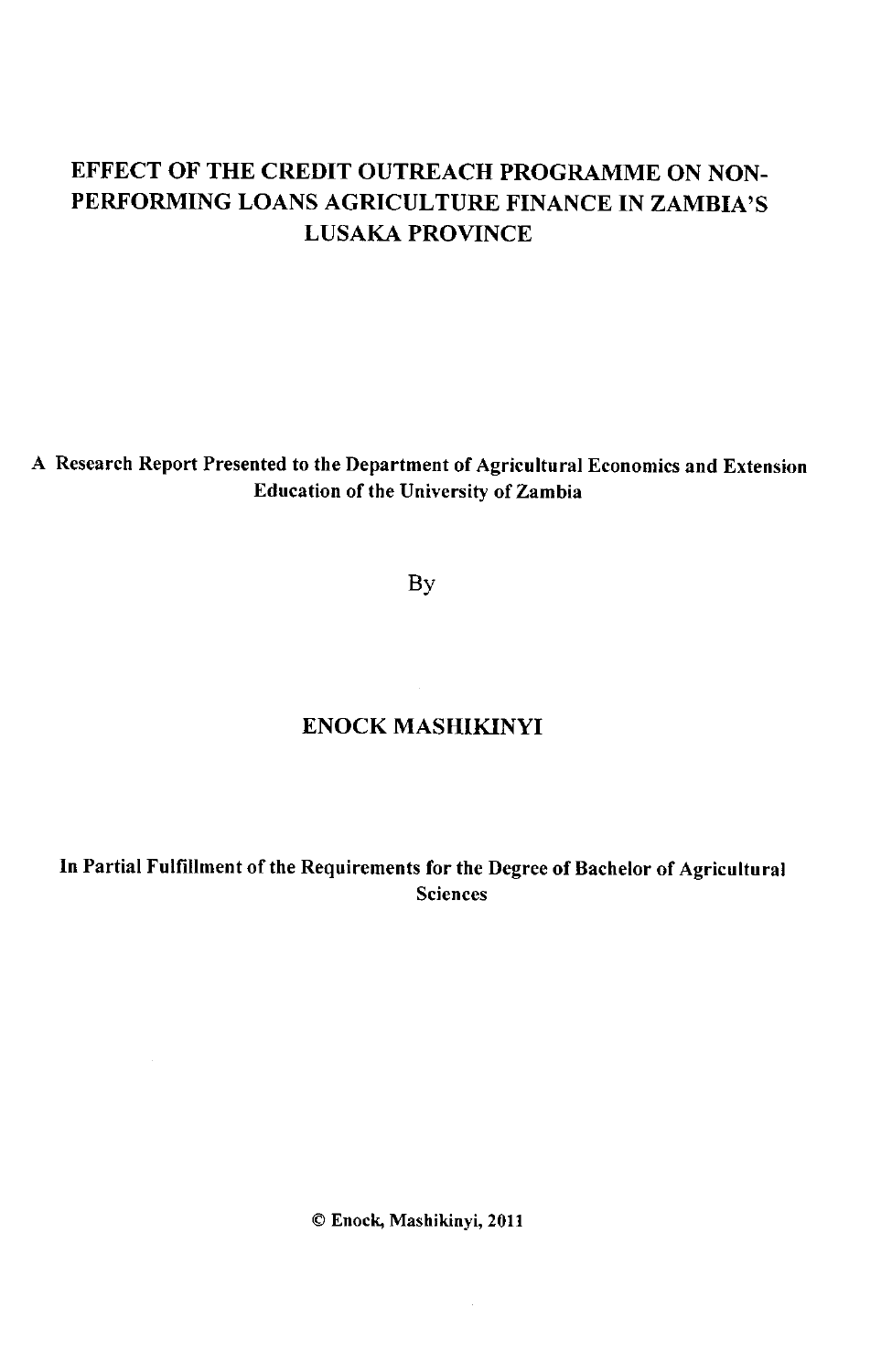#### **ACKNOWLEDGEMENTS**

My sincere gratitude goes to Ms P Hamukwala my supervisor for her tireless efforts in guiding me to come up with this document. Her efforts and patience displayed enabled me to conclude the necessary and relevant elements of this paper.

Furthermore, thanks go to all Staff in the Department of Agricultural Economics and Extension Education of the University of Zambia for their invaluable support and their various contributions to the success of this work.

This Report is dedicated to my Dad and Mum, Paul and Rose Mashikini and my brothers and sisters for their love and support. Thank you very much and to God be the glory.

j.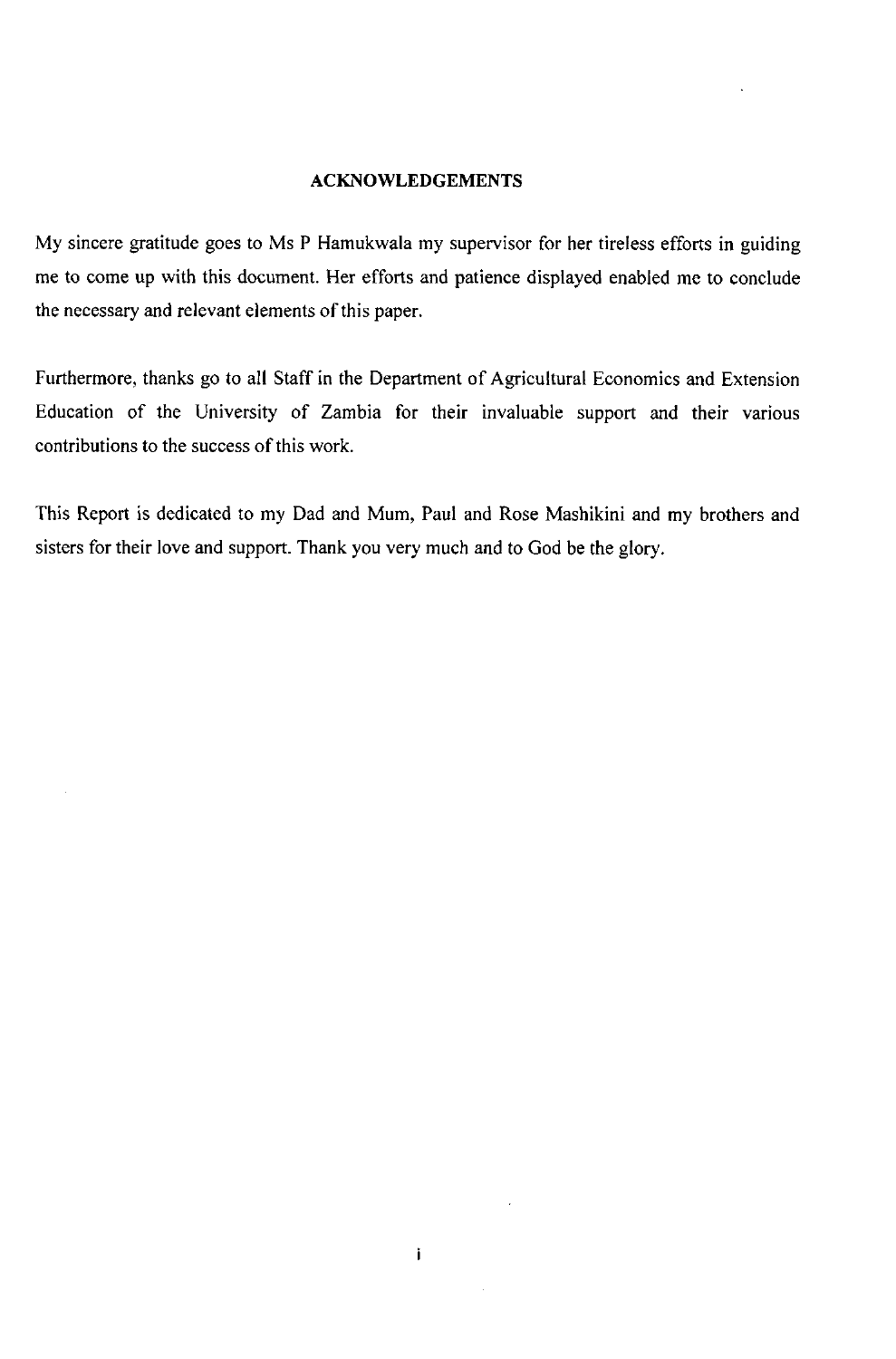## **TABLE OF CONTENTS**

| 1.2            |    |
|----------------|----|
| 1.3            |    |
| 1.4            |    |
| 1.5            |    |
|                |    |
|                |    |
|                |    |
|                |    |
|                |    |
|                |    |
|                |    |
|                |    |
|                |    |
|                |    |
| CHAPTER THREE. | 12 |
|                |    |
|                |    |
|                |    |
|                |    |
|                |    |
|                |    |
|                |    |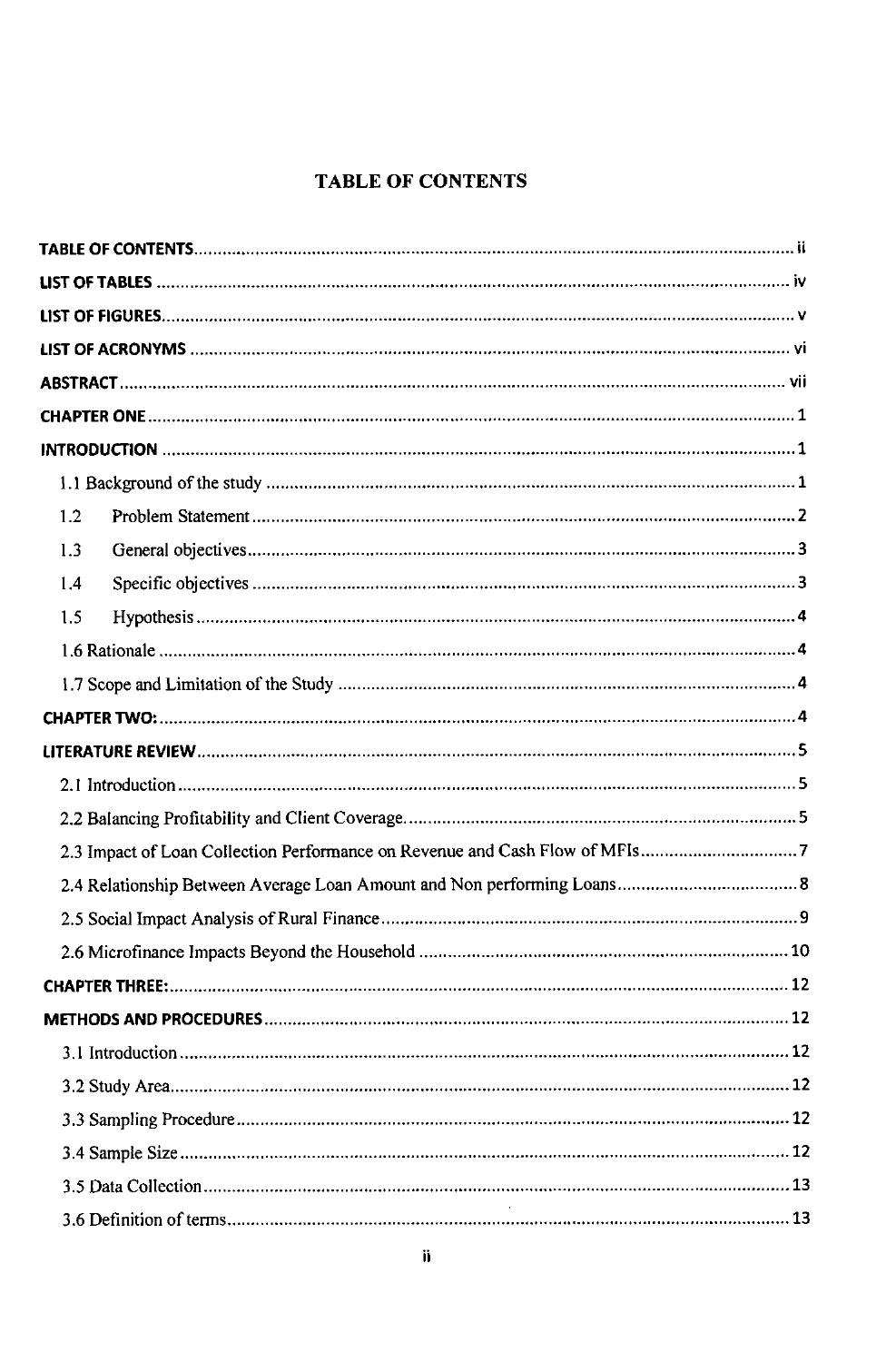$\sim 10^{-10}$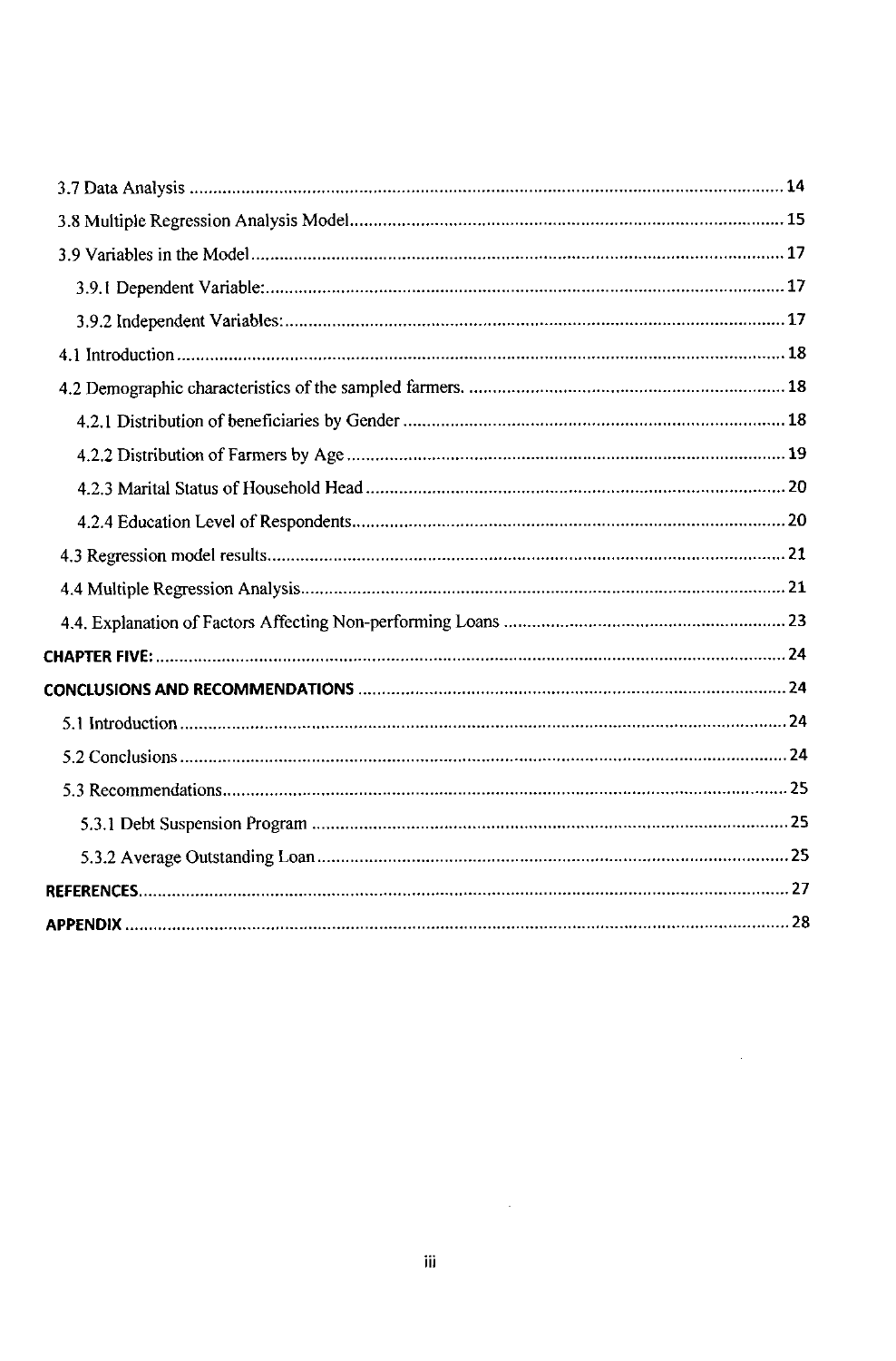## **LIST OF TABLES**

 $\mathcal{L}^{\text{max}}_{\text{max}}$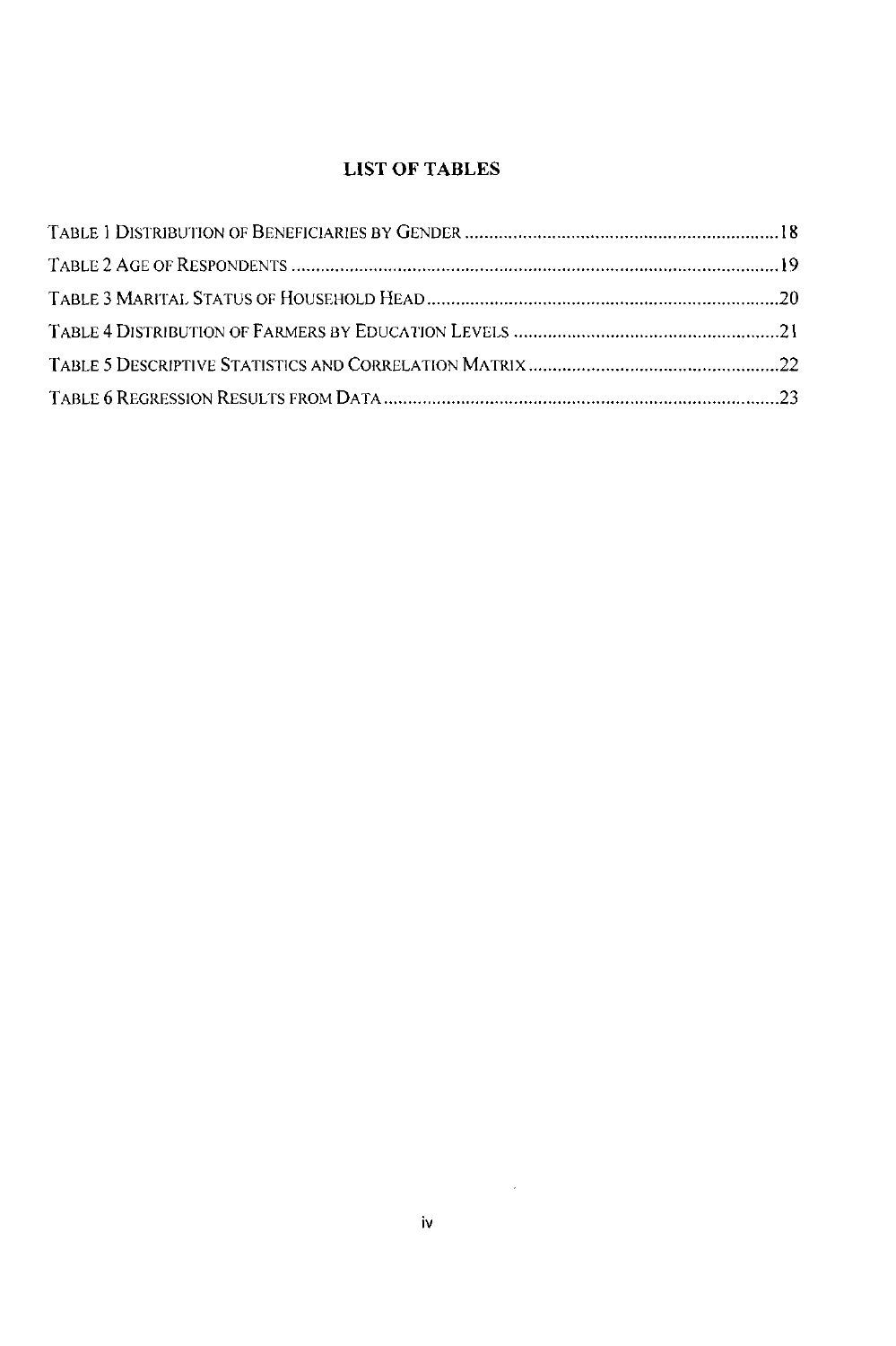## **LIST OF FIGURES**

 $\mathcal{L}^{\mathcal{L}}(\mathcal{L}^{\mathcal{L}})$  and  $\mathcal{L}^{\mathcal{L}}(\mathcal{L}^{\mathcal{L}})$  and  $\mathcal{L}^{\mathcal{L}}(\mathcal{L}^{\mathcal{L}})$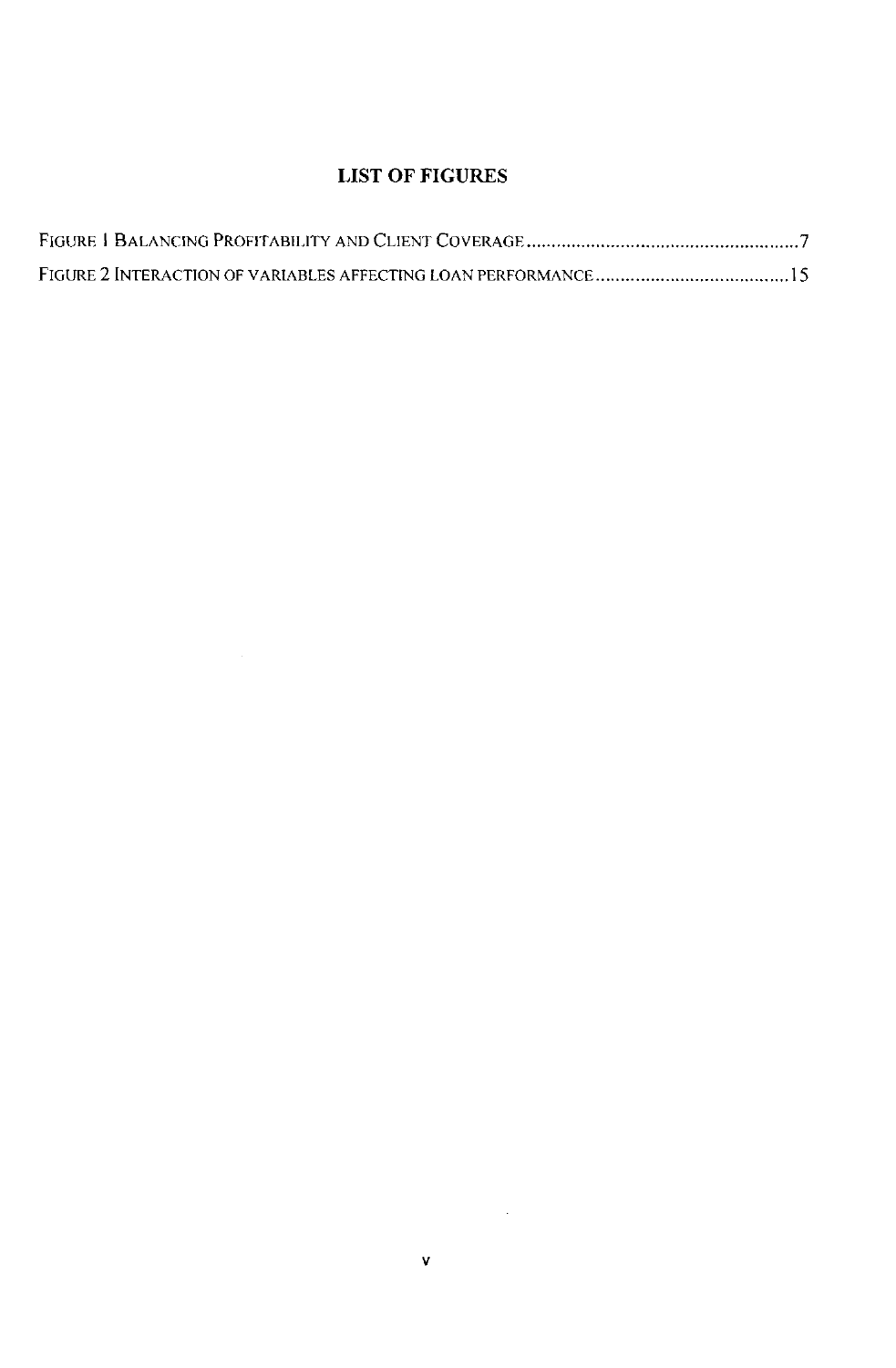## **LIST OF ACRONYMS**

| <b>PROFIT</b> | Production Finance and Technology                   |
|---------------|-----------------------------------------------------|
| <b>FNDP</b>   | Fifth national development plan                     |
| <b>MFI</b>    | Microfinance institution                            |
| BAZ           | Bankers association of Zambia                       |
| <b>RFI</b>    | Rural finance institution                           |
| <b>MACO</b>   | Ministry of agriculture and cooperative             |
| <b>HMDL</b>   | Harmos Micro-Enterprise Development Ltd             |
| AMIZ          | Association for Micro Finance Institution in Zambia |
| <b>EGLS</b>   | <b>Estimated Generalized Least Squares</b>          |

 $\mathcal{L}^{\text{max}}_{\text{max}}$  ,  $\mathcal{L}^{\text{max}}_{\text{max}}$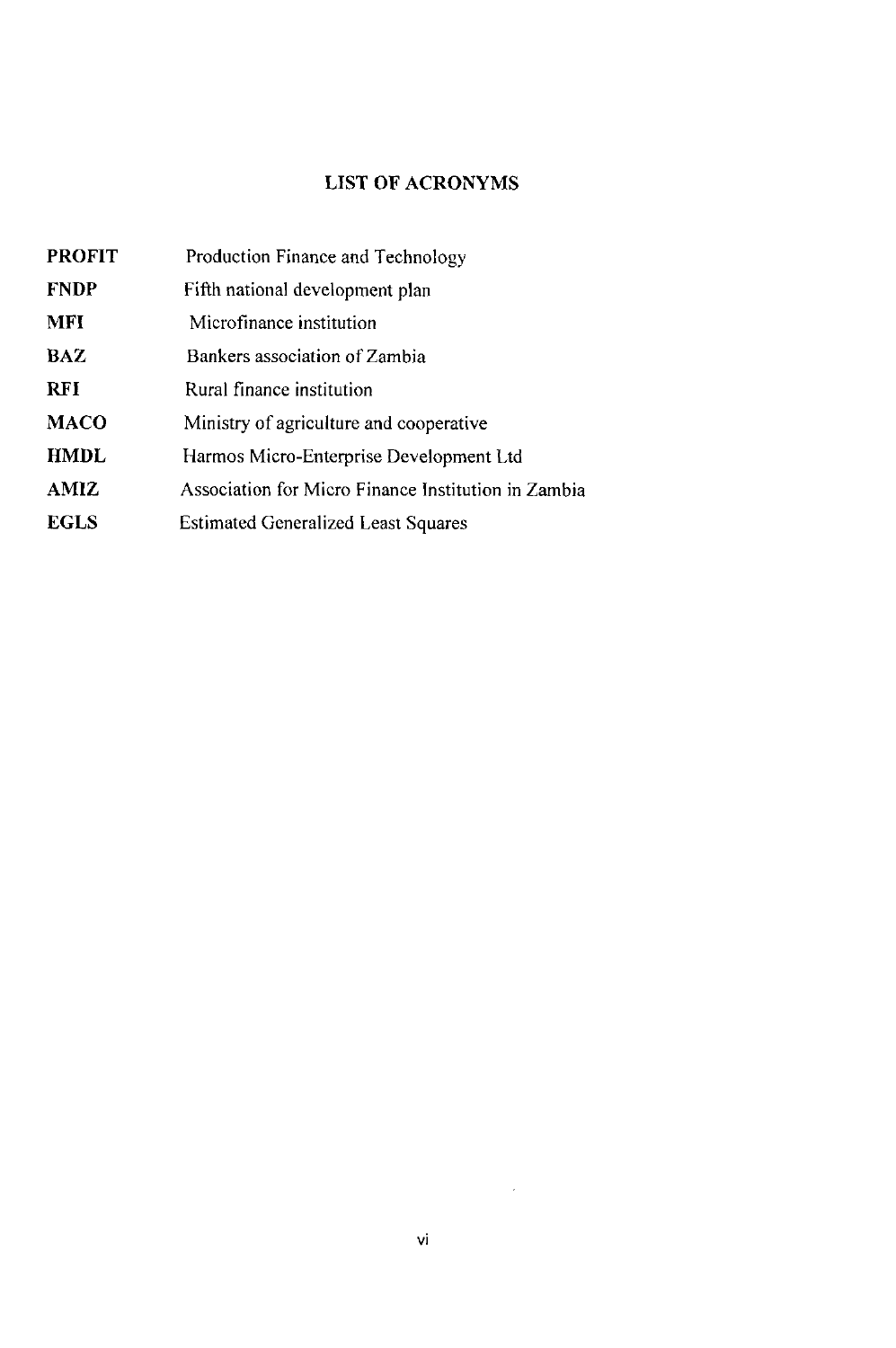### **ABSTRACT**

### **Effect of Credit Outreach Programme on Non-performing Loans in Agriculture Finance in Zambia's Lusaka Provinces**

**Enock Mashikinyi** Supervisor: **Supervisor: Supervisor: Supervisor: Supervisor: The University of Zambia, 2011** Ms.P.Hamukwala

Sustainability of funds is crucial in implementing rural credit programs and those relying on their services. Understanding the impact of outreach on nonperforming loans performance would contribute to better information for policy decision making. To investigate the effect of credit outreach on non-performing loans, a study was conducted in Lusaka Province specifically in Chongwe and Kafue. The study specifically targeted Harmos Micro-Enterprise Development Ltd (HMDL) customers. A sample of 576 households was randomly selected from the 2450 beneficiaries in the areas of study. The sample consisted of smallholder farmers that are beneficiaries of these credit facilifies.

Regression analysis was used to determine how the non-performing loan ratio of Harmos microfinance Development limited (HMDL) branches can be explained by the debt suspension program implementation and the average loan of customers. Results of the multiple regression analysis tests showed that debt suspension program and average loan were both statistically significant at p-value = 0.05 i.e. they were 0.000 and 0.039 significant respectively, meaning that the both hypotheses were accepted. It was also shown that debt suspension program has negative impact on the non-performing loan ratio of HMDL branches, while and average loan has positive impact on the non-performing loan ratio of HMDL branches. The marginal effect of average loan indicates that one kwacha change will result in an increase in the non-performing loan by 0.117 percent, while the marginal effect of debt suspension programme indicates that year of implementation will result in a decrease in the non-performing loan by 0.209 percent

Criteria should be set for branches concerning the expansion of total outstanding loans. Expansion of loan amount should go together with the expansion of number of borrowers. Thus, reaching out to poorer customers (higher outreach depth) can go together with lower nonperforming loan ratio..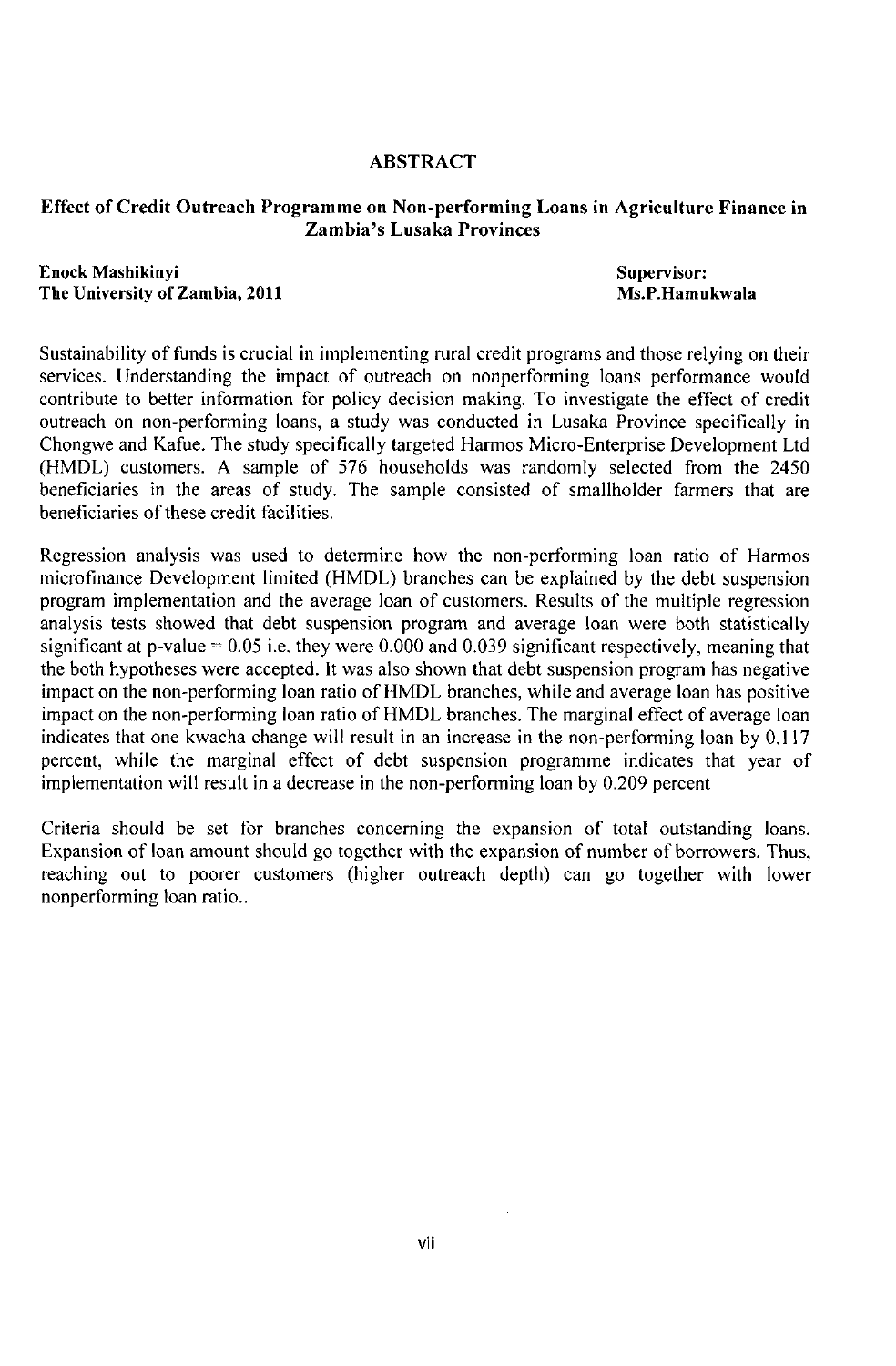# **CHAPTER ONE INTRODUCTION**

#### **1.1 Background of the study**

In Zambia, agriculture represents the main source of household income for the rural majority. Approximately 92 percent of the population depends on agriculture for their livelihood. Despite this being the case agricultural finance in Zambia has been caught up in a selfperpetuating cycle of risk and loss owing to high non-performing loans in the banking sector and the agricultural sector now exceed 37 percent as compared to 13 percent across all other sectors of the economy (PROFIT, 2010). Agriculture is one of the government's priority growth sector as documented in the Fifth Nafional Development Plan (FNDP) but lack of access to finance has stagnated growth of small-scale farmer, who produce approximately 80 percent of food in the country.

There is also a high-risk lending environment for the agriculture sector caused largely by unpredictable government intervention as well as weaknesses in the legal framework, limited understanding of agricultural markets, limited expertise in agricultural finance among most banks and other financial institutions, poor risk management practices and limited financial analysis and management capabilities within the agricultural sector has also negatively impacted agricultural financing. Zambia's market for agricultural finance is fundamentally dysfunctional. Lack of access to credit limits poor people from a fair share of resources in society depriving them of basic needs and opportunities in life. Financial services for the poor enable resources to be shared in society and is considered a human right (Aryee, 1999: 1). Credit allows resources to be shared and distributed to the less privileged groups of people in society according to their potential rather than according to their asset background. In addition to increasing the living standard, pride, dignity and self-development can be improved among less wealthy people. The Positive results cannot exist in the long run without the sustainability of the financial institutions involved.

**1**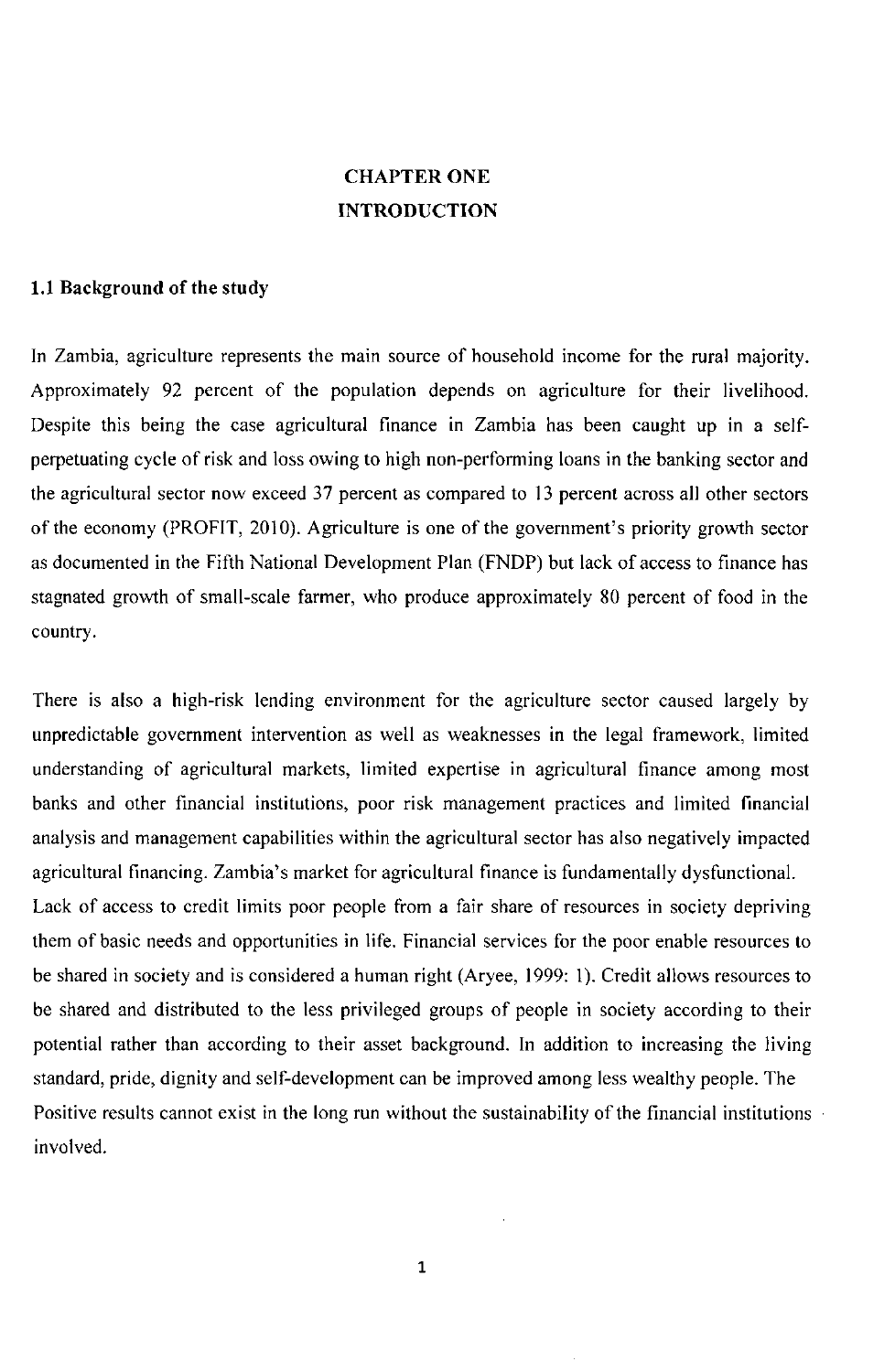Providing credit to the people helps them to participate and be a part of the development process in a way that they can choose as to what is best for them. They are a part in determining their future and their ways of living. Their capability can be developed and they can become selfreliant in the long run. "Key ingredients in a successful development strategy are ownership and participation" (Stiglitz, 1998: 15).

Clear policy and objectives on the operations of financial institutions for the poor should be well designed for financial sustainability. If these financial institutions cannot function efficiently, they would have to limit their role because of the limited funds they have. This would cause many poor people to turn to informal lenders who charge much higher interest rates. It is the Banks and microfinance institution (MFI)'s role to reduce the cost of borrowing and improve the conditions of millions of agricultural families in Zambia.

If credit outreach leads to a higher rate of non-performing loans, Banks and MFIs self sufficiency could be affected. Thus, the outreach goal and the self-sustainability goal could be in conflict. Reaching the target groups may affect loan collections and trying to have a high loan collection rate may mean that less outreach has to be achieved. If credit outreach affects non-performing loans positively then outreach could not be extended without limits. In contrast, if credit outreach is negatively related to nonperforming loans, any concern that credit outreach contributes to bad debts and lower self-sufficiency would be proven a bad excuse for low credit outreach performance and credit outreach could be encouraged. If they are not related, credit outreach goals and loan collection goals may be set independently.

#### **1.2 Problem Statement**

Zambia has a competitive advantage in agriculture as evidenced by the fact that 15 to 25 percent of most bank's lending portfolios were to the agriculture sector (Saviour Chibiya, BA Z chairman). The agriculture sector accounts for the single largest recipient of commercial banks' loans in the country with about US \$463 million (ZMK 2,216 billion) while the Mining and Quarry had ZMK 610 billion and the Manufacturing industry had ZMK 1,305 billion (ZNUF

2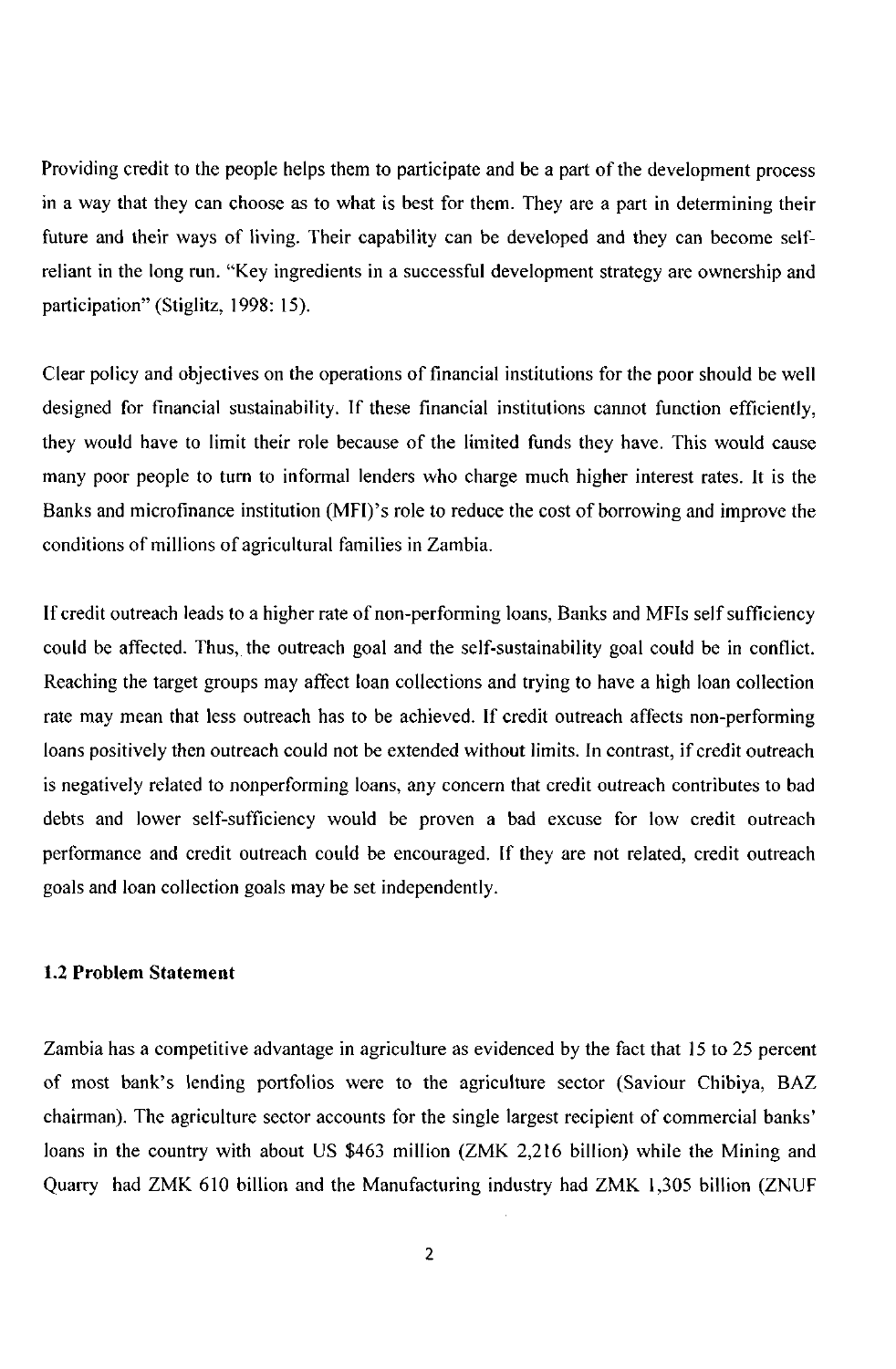PROFIT Agricultural Finance Final Report, 2009) see the appendix. Despite this been the case Agricultural finance in Zambia is characterized by high non-performing loans. Agricultural finance in Zambia has been caught up in a self-perpetuating cycle of risk and loss owing to high non-performing loans in the banking sector and the agricultural sector now exceed 37 percent as compared to 13 percent across all other sectors of the economy (PROFIT, 2010). Therefore the ability to reach a large number of poor people with quality service while trying to encourage less dependency is a major problem of Banks and MFIs in Zambia

Credit outreach is a major goal of rural financing. It is important that Banks, Rural finance institution (RFIs) and Micro-finance institutions (MFIs) reach a sufficient target number of customers in order to justify support from sponsors and to justify the existence of the organization. Jacob Yaron (1994: 49-70) suggests two objectives necessary for successful rural finance institutions: financial self-sustainability and substantial outreach to the target rural population. Sustainability of funds is crucial in implementing rural credit programs and those relying on their services. Understanding the impact of outreach on nonperforming loans performance would contribute to better information for policy decision making in financial institutions. This study, therefore, intended to determine the effect of credit outreach on nonperforming loans which highly affect financial sustainability of Banks and MFIs in Agriculture finance in Zambia.

## **1.3 General objectives**

The general objective of this study was to determine the effect of the credit outreach on nonperforming loans among smallholder farmers in Lusaka Province.

## **1.4 Specific objectives**

The specific objectives were:

- To determine the relationship between average loan amounts and non-performing loans among the beneficiaries.
- To determine a model of balancing profitability and client coverage in rural financing.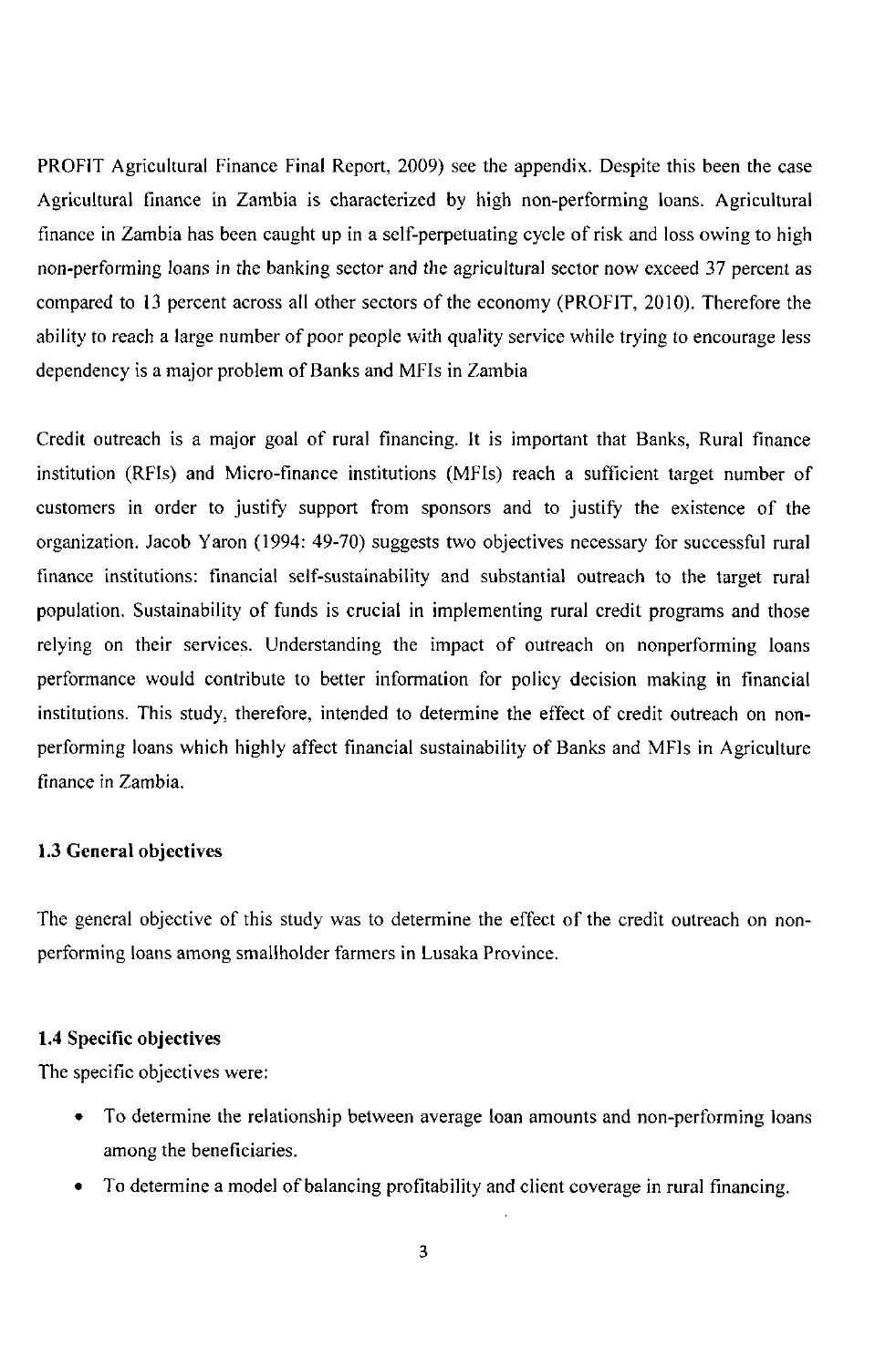• To determine the effect of the debt suspension programme implementation on nonperforming loans among beneficiaries.

#### **1.5 Hypothesis**

- Non-performing loan ratio is negatively related to debt suspension program implementation.
- Non-performing loan ratio is positively related to average loan per customer with debt year t-1.

### **1.6 Rationale**

Awareness of the problems affecfing rural finance in Zambia is essential to successful development and implementafion of the major agricultural credit policies in Zambia. It also adds to the existing body of knowledge, because it is of the essence to know what the major financial companies can do to better support and implement the exisfing policies and enforce laws to ensure constant agricultural credit for the rural poor in the country. With global financial crisis, credit management in agriculture should be implemented and rural finance is the major tool.

#### **1**.7 **Scope and Limitation of the Study**

The study mainly focused on the effect of credit outreach programme on nonperforming loans in Lusaka province in Zambia. Thus, results may not be all encompassing .The study was also only confined to a small geographical area Chongwe and Kafue instead of covering all the areas in Lusaka. Furthermore, nonperforming loans hinges on a number of factors involving diverse fields and disciplines. Therefore, not all issues related to non-performing loans has been fully explored with the limited time and resources scheduled for this study like; income of household, loan staff, interest rate, type of loan, saving, staff training, group pressure, amount of loans installment, flexibility for borrower to use of borrowed money, management information system, knowledge of borrower et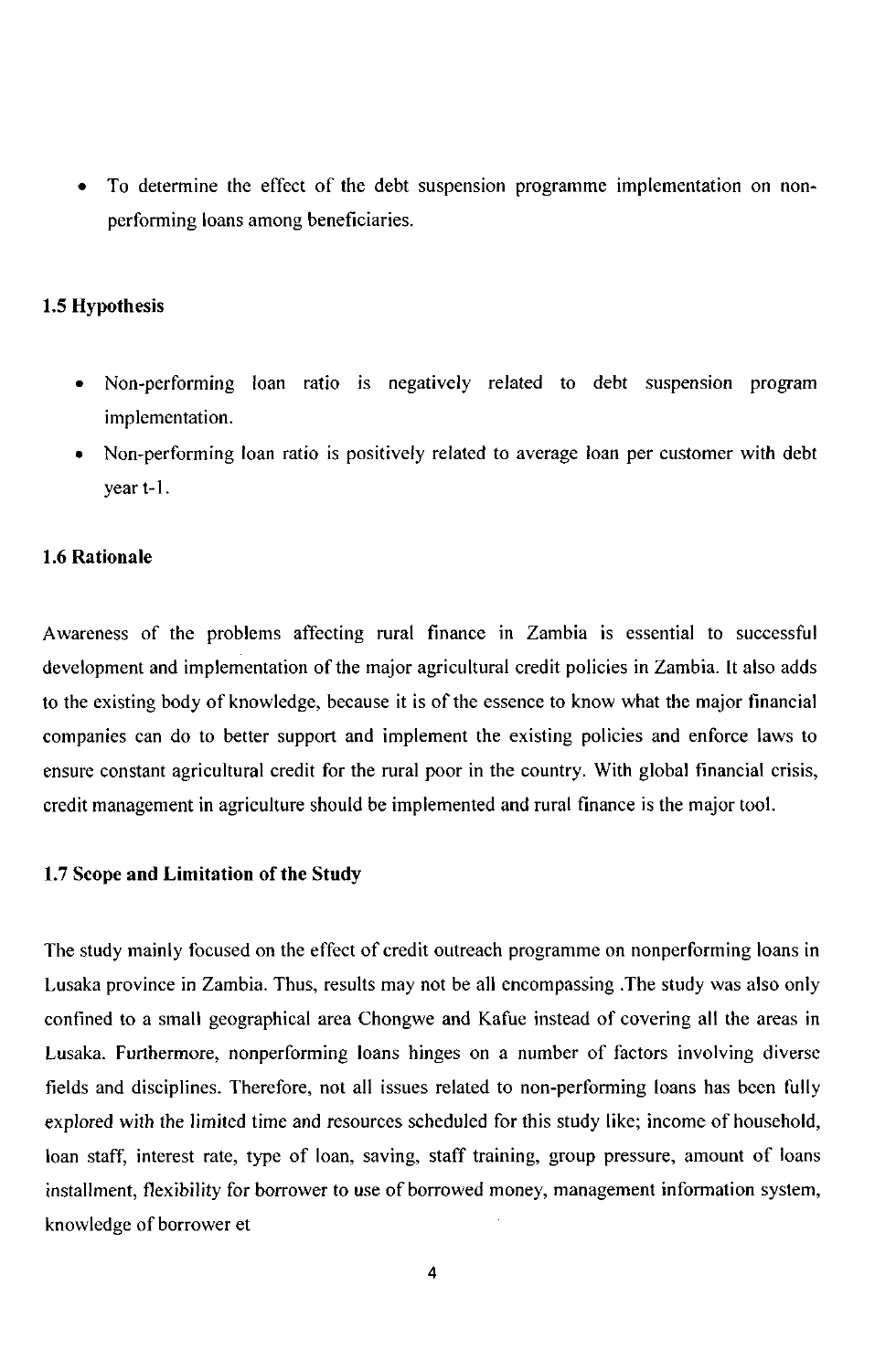## **CHAPTER TWO: LITERATURE REVIEW**

### **2.1 Introduction**

This chapter discusses several aspects linked to non performing loans and credit outreach. It highlights issues of loan collection, outreach and sustainability potential solutions to problems encountered credit outreach.

#### **2.2 Balancing Profitability and Client Coverage.**

Jacob Yaron (1994: 49-70) suggests two objectives necessary for successful rural finance institutions: financial self-sustainability and substantial outreach to the target rural population. Outreach is a major goal of rural finance and micro-finance programs. Outreach achievement is important politically for politicians and programs that would like to have more support from donors or governments. It is important that rural finance institutions (RFIs) and micro finance institutions (MFIs) reach a sufficient target number of customers in order to justify support from sponsors and to justify the existence of the organization. The ability to reach a large number of poor people with quality services while trying to encourage less dependency is a major concern of the supporters or donors. Outreach can be roughly measured by the "volume of annual lending and savings activities (scope), and the population it serves (depth of market penetration)" (Ravicz 1998: 12). Average loan is a proxy that indicates whether the loans are extended to lower or higher income customers and can also indicate whether loans are more distributed among more customers or concentrated among lower number of customers, provided a given amount of money. Sustainability is related to "the ability of a program to continuously maintain Its activities and services in order to meet its objectives" (Khandker, et al., 1995: 32). Sustainability is "repeating performance in the future" (Schreiner, 1996: 1). The measurements for sustainability are arrears and default rates and the size of the subsidy required to sustain operations (Ravicz, 1998: 12). "Goals of client coverage and profitability are not mutually exclusive" (Rock, et al., 1998: 18). There might be a problem if dual maximization of objectives is to be achieved - to reach the poor and to achieve financial sustainability. From a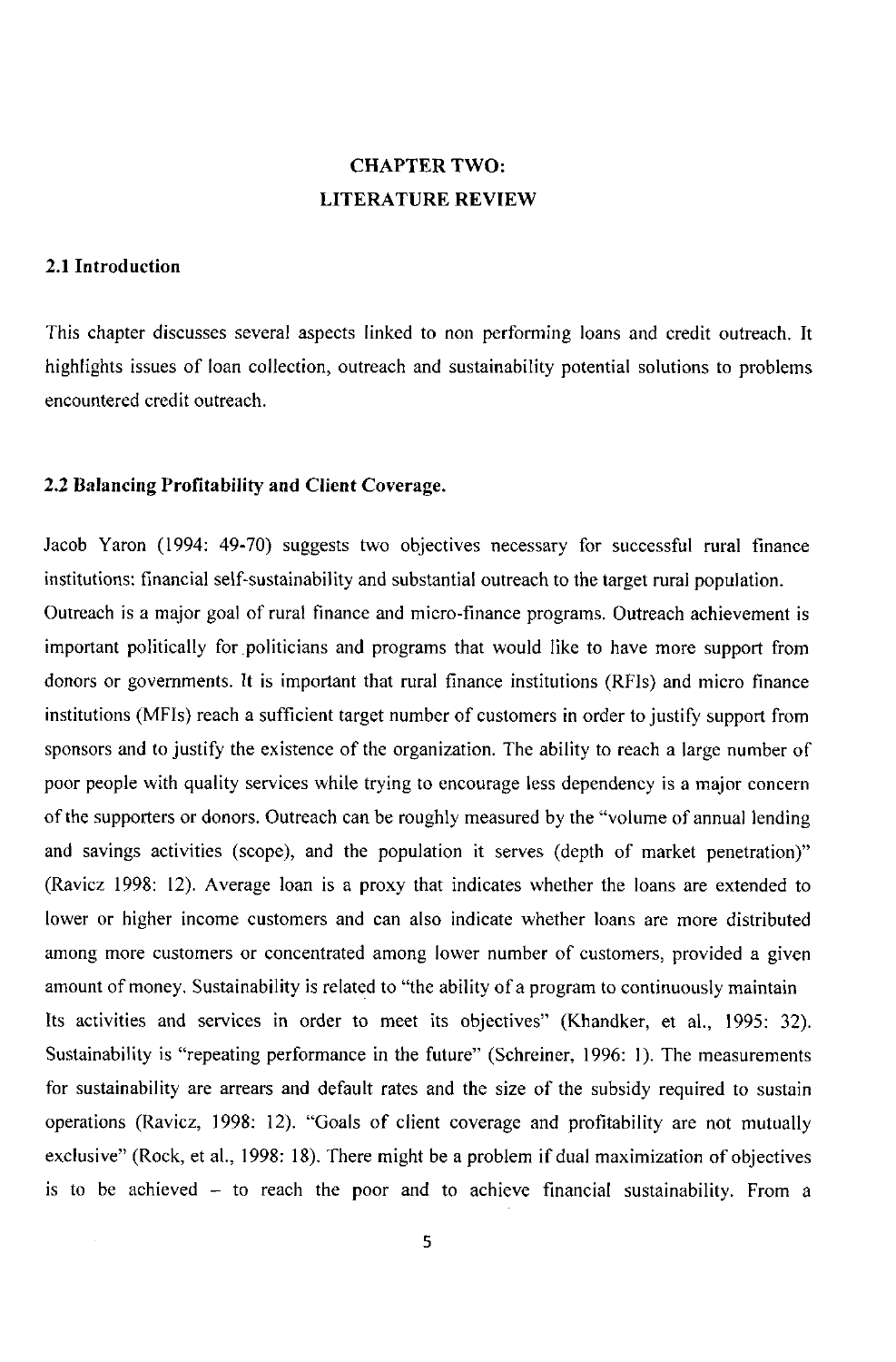mathematician's view (Rhyne, 1998: 6) there is no single solution to a problem of dual maximization. According to Rhyne, one objective can be maximized when the other is treated as a constraint. A curve can be derived to show the tradeoff between the objectives. More of one means less of the other; this is generally known as the production possibility frontier in economics. If the situation is inside the curve it should be possible to achieve more of both outreach and sustainability. Outreach and sustainability can also be viewed as complementary or even to the extent that sustainability serves outreach since sustainability of micro-finance programs provides funding for institutions in the long run to serve higher numbers of poorer people. As shown in figure one, an institution with both outreach and financial sustainability objectives, would try to move to high profitability and high client coverage (Rock, et al., 1998: 19). It is politically desirable for MFIs to expand the services to serve as many people as possible, but the growth of MFIs has to be carefully planned since many problems may follow after a period of expansion.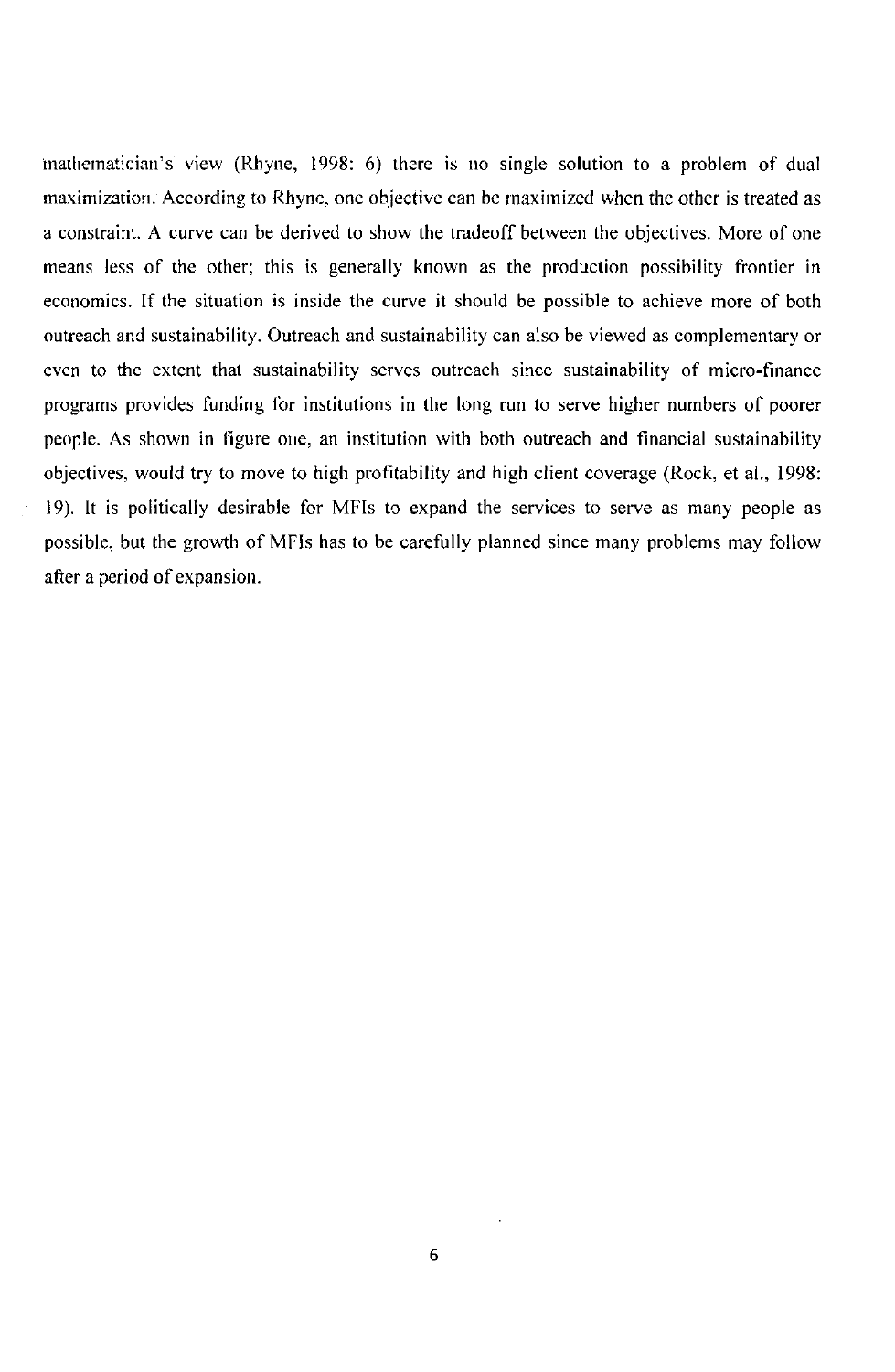Figure 1 Balancing Profitability and Client Coverage



**Source:** Rock, et al., 1998: 19.

## **2.3 Impact of Loan Collection Performance on Revenue and Cash Flow of MFIs**

Researchers (for example Yaron, et al., 1997 and Seibel, 2000) have stressed that loan collection performance of MFIs is crucial for the sustainability of the financial institutions. It has impact on the revenue and cash flows of MFIs directly. Cheap sources of funds from government, international institutions and donations will not guarantee sustainability. It is not access to cheap finance sources that makes financial institutions successful since it may only be a tool for politicians to gain electoral support (Yaron, et al., 1997: 116). The MFIs and the clients might not be working hard enough for efficiency. Politicians often propose programs that are not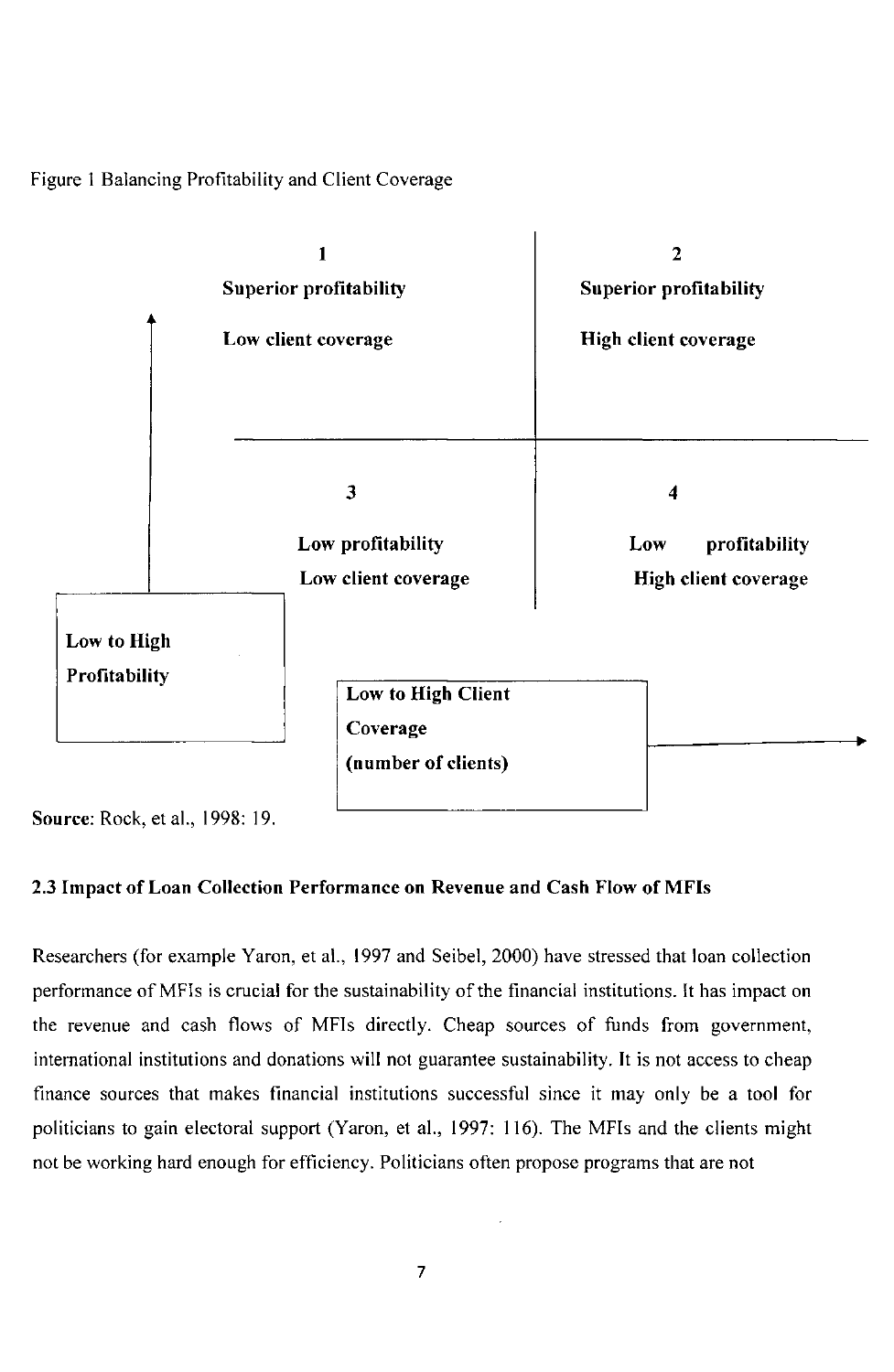Economically sound for MFIs since they know that MFIs get financial support from the government or the donors. Clients, on the other hand, might not be working hard enough in trying to pay back the debt knowing that the politicians will find ways to assist them. Able borrowers might also feel that they too have the right to assistance from the MFI or the government on their debt after witnessing other clients benefiting from not paying back. Loan collection performance has been considered an important factor for sustainability of MFIs and loan repayment rate has been used as an indicator of MFIs' success and sustainability.

A high loan repayment rate is crucial for MFIs' sustainability in the long run. Sound credit practices determine the self-sustainability (Sacay and Randhawa, 1995: 23). Available funds for future loans, as well as the interest income, depend on loan repayment (Bhatt, 2002: 81).

#### **2.4 Relationship Between Average Loan Amount and Non performing Loans**

Larger loans have greater risk exposure, so the variable costs per-dollar is higher (Schreiner, 2001: 7). If lenders don't take extra care, there could be more loan defaults. Greater loan size means less depth of outreach for the borrower, but usually means more profitability for the lender (Schreiner, 2001: 21). According to Schriner (2001: 10), average balance, a proxy for depth of outreach, is directly proportional to revenue and default risk. Average loan size to GNP, as a proxy of depth of outreach, was found to have a statistically significant inverse relafionship with financial self sufficiency (Woller, 2002: 12). The amount of loans could be a factor causing NPLs, as it directly relates to risk. Many MFIs have had problems with the repayments of clients whose loans issued exceed their capacity to repay (Wright, 2000: 157). Higher loan size on the average may imply the overestimation of borrowers' repayment capacity. On the other hand, higher loan size could mean that the borrowers have higher capacity to earn and to repay the loans. Loans too large for business needs may result in the use of loans for personal needs and results in the inability to pay from income (Norell, 2002: 119-122). Friends of credit officers or privileged figures are usually the ones who receive large size loans based on favoritism, overlooking the capacity to pay back. Khandker (1998: 132) claims that loan recovery rate for larger loans may be lower than small loans. One of the reasons of the possible relationship between high repayment rate and the small loans could be higher risk distribution. With a given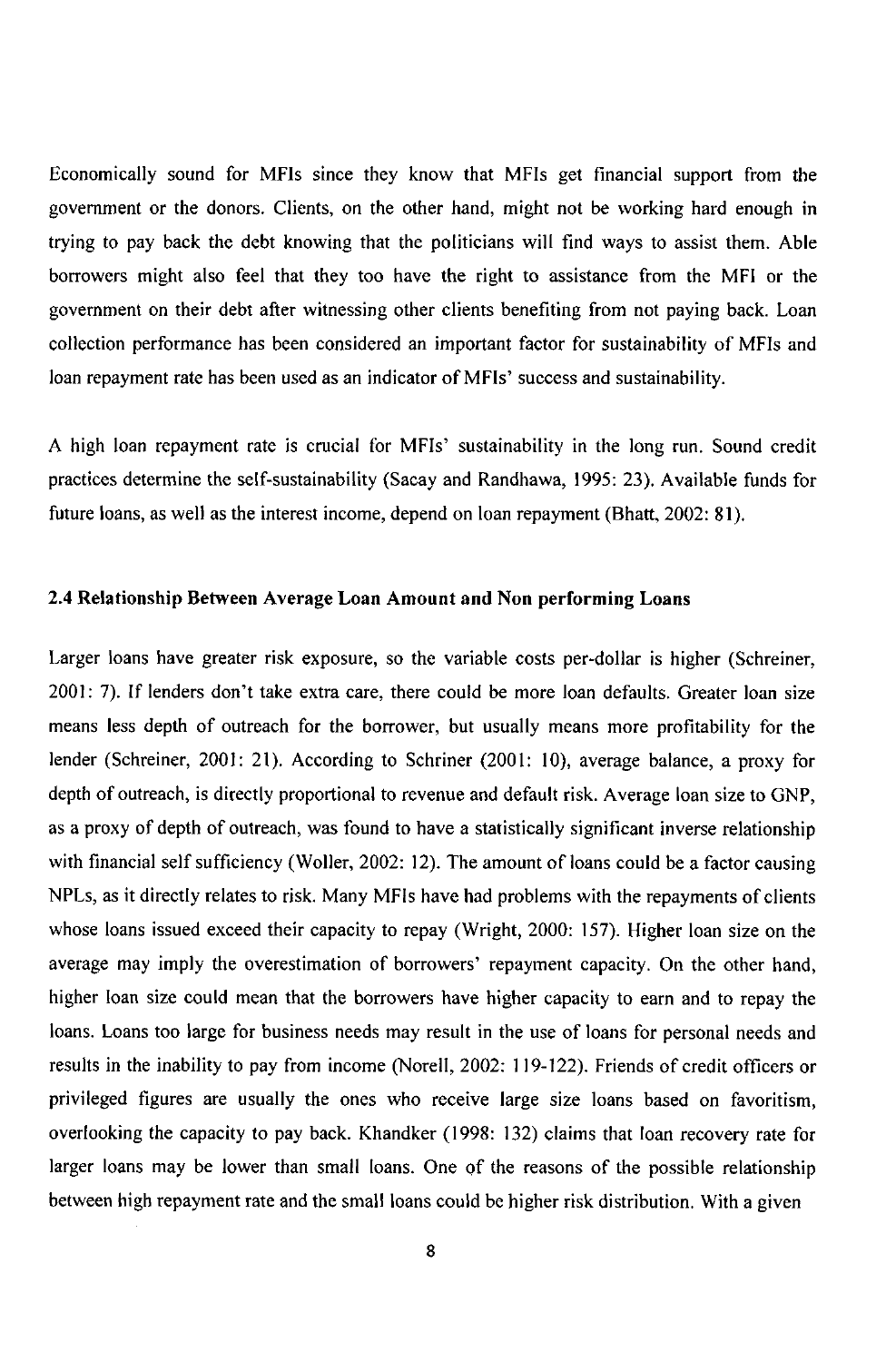Amount of funds available, smaller loans enable the MFIs to serve more customers. Smaller loans may be necessary for new customers since they don't have a credit history. The small size of loans reduces credit risk for new borrowers (Holt and Ribe, 1991: 26; Wright, 2000: 50). A sound credit record should be built before bigger loans are granted to customers. It may be an important incentive for the customers to receive more loans in the future if they have good payment records and MFIs tend to award higher loans to those with good credit history

#### **2.5 Social Impact Analysis of Rural Finance**

Traditionally, the impact of rural finance projects was assessed by the changes in the income or well being of the clients. Mansell-Carstens, cited in Rogaly (1996) argues that such a focus is flawed because respondents may give false information. It is also very difficult to ascertain all the sources of income of a client, so a causal effect is difficult to establish, and it is also difficult to establish what would have happened if the loan was not given. Therefore a broader analysis is needed that takes more than economic impact into consideration. We have seen that poverty and livelihood security consist of economic and social conditions, therefore, when analyzing the impact of rural finance, social impact must be assessed .Kabeer ,(2003). States that wider social impact assessment is important for an organization's internal learning process, as an MFI should be aware of the "full range of changes associated with its efforts and uses these to improve its performance". She considers social impact to relate to human capital such as nutrition, health and education, as well as social networks. Impact must be assessed on each of these issues if a true picture of the impact of rural finance is to be obtained. However, Kabeer moves beyond individual or household analysis to state that analysis should also be conducted at community, market/economy and national/state levels (2003). She refers to these as "domains of impact" because societies are comprised of different institutional domains each with their own rules, norms and practices which can be influenced by microfinance interventions in different ways. Kabeer (2003) not only refers to domains of impact but also highlights dimensions of change that should be assessed. She lists cognitive changes, behavioral change, material change, relational change and institutional changes, as dimensions of changes that need to be taken into account if the wider effects of rural finance interventions are to be understood.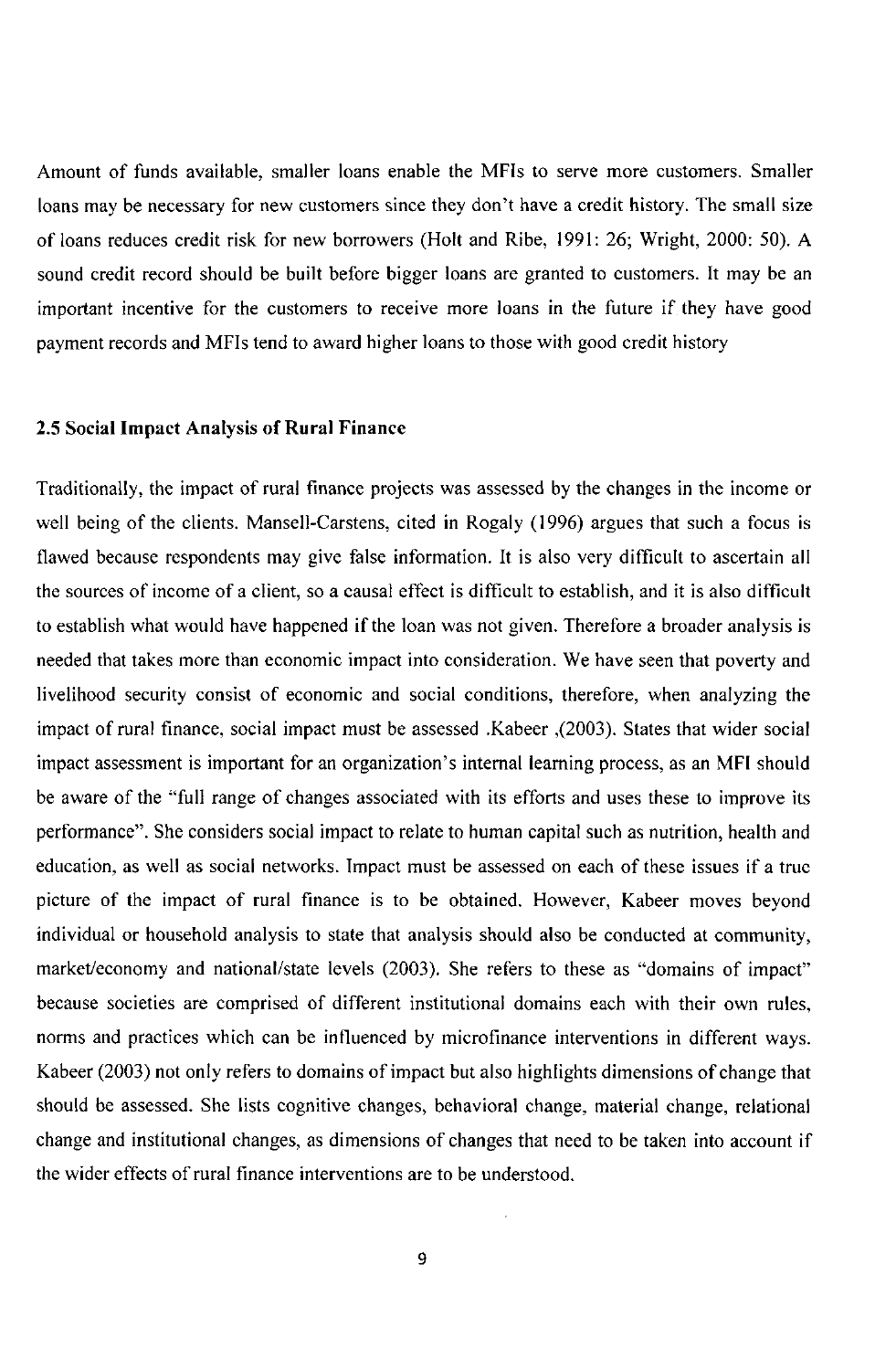Zohir and Matin (2004,) make a similar point when they state that the impact of microfinance Interventions is being under-estimated by "conventional impact studies which do not take into account the possible positive externalities on spheres beyond households". They propose that impact should be examined from cultural, economic, social and political domains at individual, enterprise and household levels (2004). McGregor et al. (2000, p.3) states that wider social and economic impacts can occur through the labour market, the capital market, the market for goods consumed by poor people, through production linkages and through clients participation in social and political processes. Chowdhury, Mosley and Simanowitz (2004) argue that if microfmance is to fulfill its social objectives of bringing financial services to the poor it is important to know the extent to which its wider impacts contribute to poverty reduction.

### **2.6 Microfinance Impacts Beyond the Household**

Various findings show that the positive impacts microfinance interventions can go beyond client households. Imp-Act (2004b) gives examples where the impact of microfinance.

Projects goes beyond clients. They refer to studies on CERUDEB, an MFI in Uganda, which show that loans given to small farmers have resulted in substantial increases in part-time and permanent wage labour of non-clients (ibid.). Even though the clients themselves were usually above the poverty line, the people they employed were not, thereby showing the positive knockon effects of such an intervention, even if the poorest were not targeted. Mosley and Rock (2004, p.467) in a study of six African MFIs found similar results. They concluded from their study that MFI services provided to the non-poor can reduce poverty by "sucking very poor people into the labour market as employees of microfinance clients". They also state that microfinance services often enhance human capital through increased spending on education and health that may extend to poor households through intra-household and inter-generational effects (ibid.).

Zohir and Matin (2004, p.318) state that many MFI loans are used for agricultural production, trading, processing and transport, resulting in an increase in the use of agricultural inputs and increased output of agricultural production. This leads to enhanced employment opportunities in these sectors for the wider community and a reduction in the prices of such produce due to increased supply. They also state that trading activities financed by MFIs can help to establish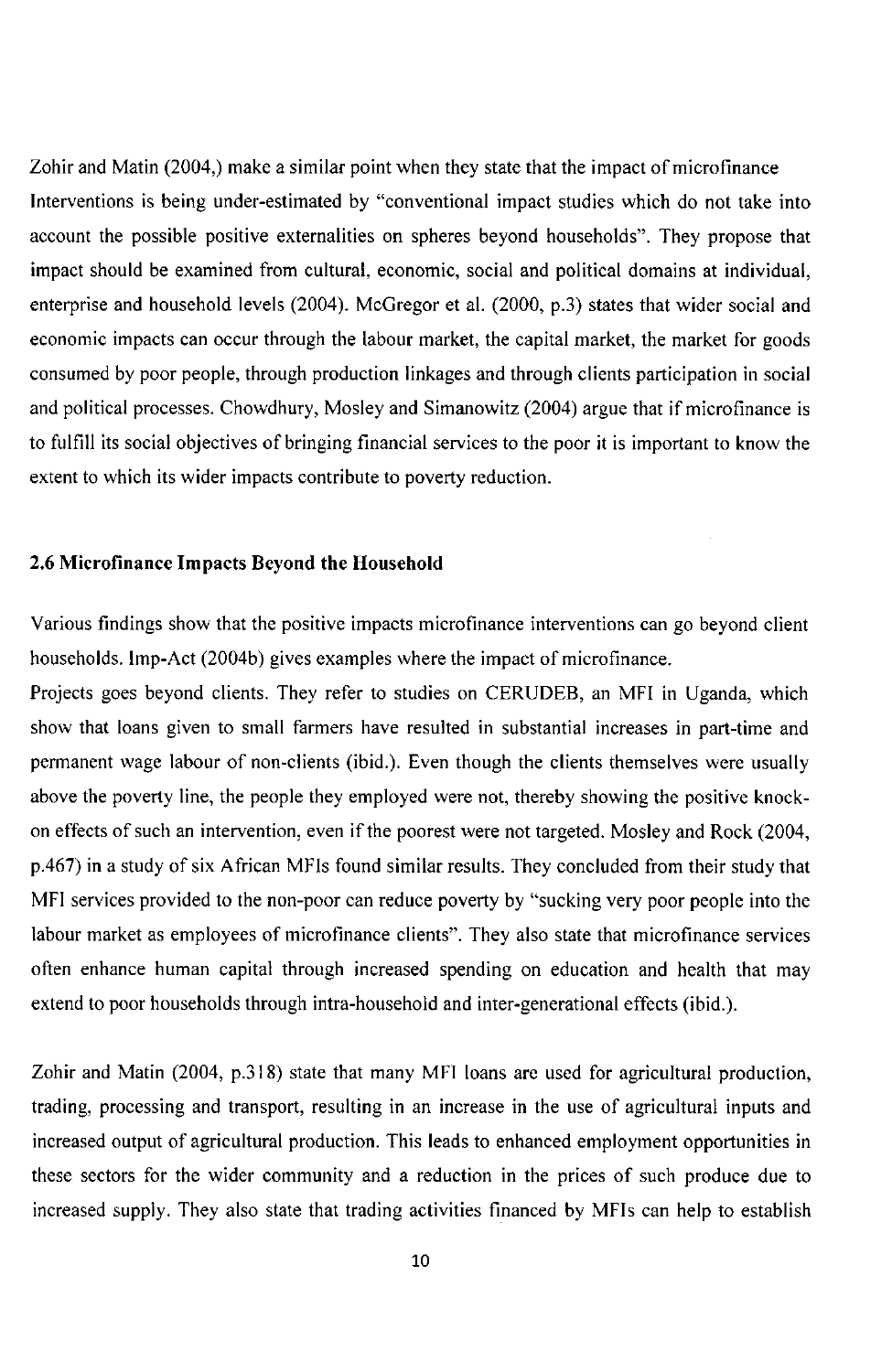new marketing links and increase the income of traders, and this can lead to reduced migration due to increased employment opportunities and increased income (Zohir and Matin, 2004). From a social perspective, they state that reduced migration increases family cohesion and greatly contributes towards improving child-upbringing (ibid.). Women's well-being is defined in terms of three sets of capabilities: (i) the degree of autonomy with which women can live their lives, (ii) their ability to control decision making within the family and (iii) their relative access to household resources such as food, educafion, etc. (Osmani, 1998)

Kabeer (2003, p.110) refers to a study conducted by the Grameen Bank which showed that nonmembers of a Grameen village were significantly more likely to use contraception than nonmembers in a non-Grameen village. This was due to a diffusion of the "small family norm" of Grameen women through social networks within the village as the Grameen Bank emphasizes women's productive roles, as opposed to their reproductive role, and non-members picked up this norm from members.

Studies have also shown that Grameen-style projects, based on collective activism, can lead to a greater level of legal and political awareness among clients, with a greater likelihood of clients taking part in political campaigns the longer they had been a member (Kabeer, 2003, p.111). Zohir and Matin (2004) state that the interaction within MFI groups can create co-operation and trust that not only facilitates the microfinance activities, but also contributes benefits beyond the service provided, such as a greater sense of community, trust and reliance on the group in times of crisis. These networks can lay the foundations for other social capital developments in the community. They state that examples of cultural impacts of social intermediation that affect the greater community could be a change in attitude of society towards the acceptable age of women's marriage, domestic violence, dowry, etc. (ibid.).Therefore, impact of microfinance projects should not just focus on the individual and household levels if the true impact is to be assessed. Microfinance can have a far wider impact than the household level and this must be assessed if a true representation of microfinance projects is sought.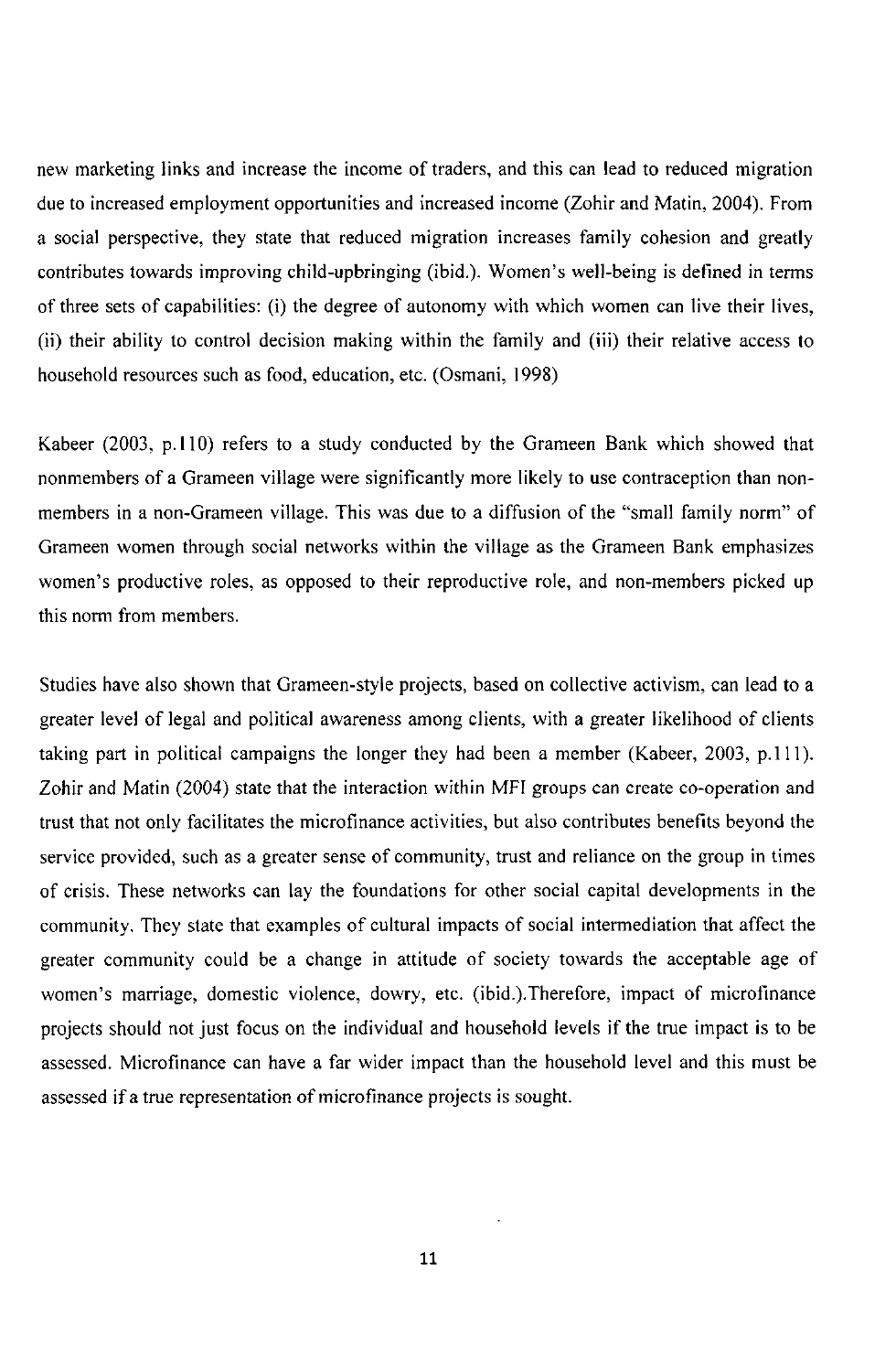## **CHAPTER THREE: METHODS AND PROCEDURES**

#### **3.1 Introduction**

This chapter outlines the methods and procedures to be used to achieve the stated objectives. It gives information on the data collection, sample size, limitations of the procedure and data analysis tools that will be applied in the study.

#### **3.2 Study Area**

This study was conducted in Lusaka Province specifically in Chongwe and Kafue. The study specifically targeted Harmos Micro-Enterprise Development Ltd (HMDL) customers. The sample consisted of smallholder farmers that are beneficiaries of these credit facilities. The majorities of the farming households are resource poor farmers who practice small-scale farming

#### **3.3 Sampling Procedure**

The simple random sampling method was used. The sampling unit was a household. The sampling frames were obtained from HMDL.

#### **3.4 Sample Size**

The population under study consisted of beneficiaries of a credit scheme and the data ranged from the year 2008 to 2010. Since the study included three years of data, two years' data was assigned for both dependent and independent variables because of the possible time lapse for the causal effect. A sample of 576 households was randomly selected from the 2450 beneficiaries in the areas of study. Random sampling was done using a list of beneficiaries. A farm household was used as a sampling unit.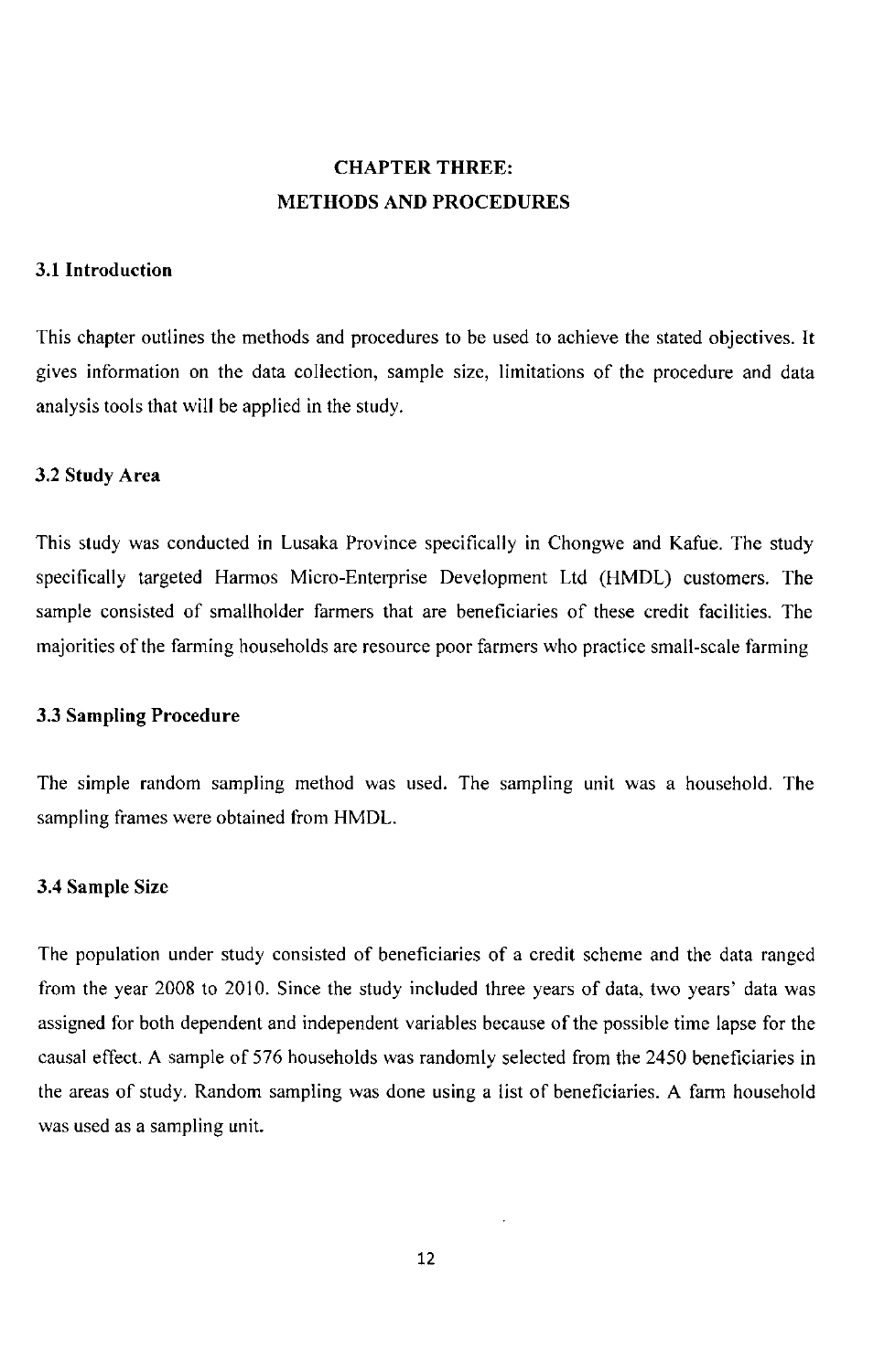#### **3.5 Data Collection**

A sample of respondents was randomly selected from Lusaka districts. The respondents were those benefiting from the credit facilities of HMDL. Secondary data was used in this study. Secondary data was collected from various institutions such as the Ministry of Agriculture and Cooperatives (MACO), HMDL and Association for Micro Finance Institution in Zambia (AMIZ).

#### **3.6 Definition of terms**

#### **Nonperforming loan**

A simple definition of non-performing loan is: A loan that is not earning income and: (I) full payment of principal and interest is no longer anticipated, (2) principal or interest is 90 days or more delinquent, or (3) the maturity date has passed and payment in full has not been made.

**Microfinance institution:** these are financial institutions that provide small loans to the world's poorest communities or rural areas.

**Credit outreach:** this is to reach or extend financial services to the rural communities where commercial Banks cannot operate or exceed to go beyond a limit.

**Access:** people having adequate income or other resources to purchase or barter for appropriate farm inputs.

## **Smallholder farmers**

The Ministry of Agriculture and Cooperatives (MACO ) defines a smallholder farmer as one who produces from a piece of land between 0.1 and 5 hectares. This group of farmers constitutes the majority of producers in Zambia accounting for about 80% of the total production in the country.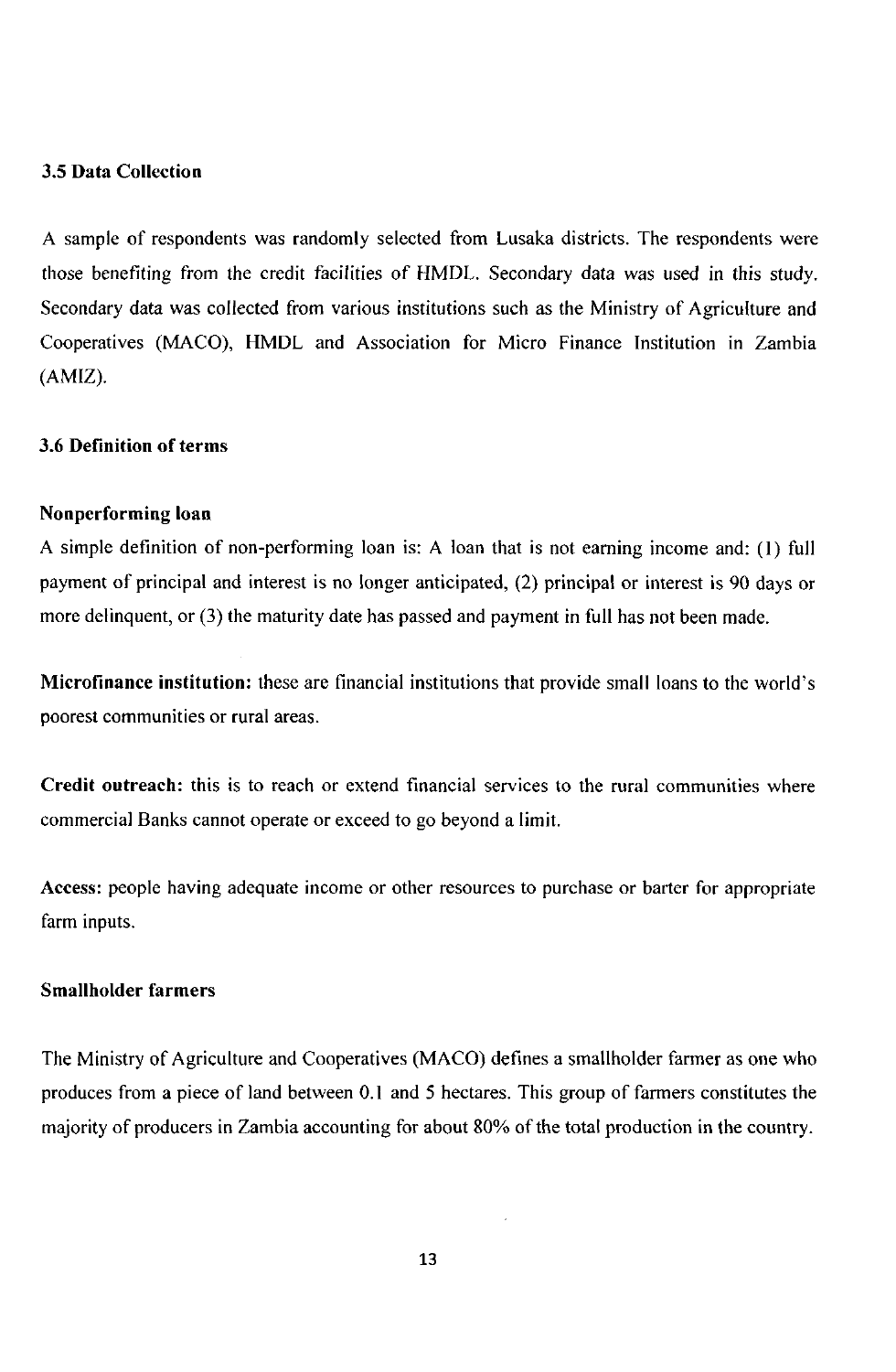## **Food Security**

The World Food Summit Plan of Action(WFSPA) defines food security in the following terms: "Food security exists when all people at all times, have both physical and economic access to sufficient, safe and nutritious food to meet their dietary needs and food preferences for an active and healthy life" (FAO, 1996). There are four dimensions to this definifion of food security: Adequacy of food availability (a measure of food that is, and will be, physically available in the relevant vicinity of a population during a given period); physical and economic accessibility(a measure of the population's ability to acquire available food during a given period); stability of supply(no temporal declines in food productivity) and quality and safety of food (a measure of whether a population will be able to derive sufficient nutrition during a given period (FAO, 1996, Hoddinott et.al, 2002).

**Household:** Group of people who are generally bound together by ties, kinship, or joint financial decision, who live together under a single roof or compound, are answerable to one person as the head and share the same eating arrangement.

**Farm income;** Income generated from farming activity accruing to an individual

### **3.7 Data Analysis**

Data was analyzed using SPSS packages while making use of Estimated General Least Square (EGLS) and Multiple Regression analysis.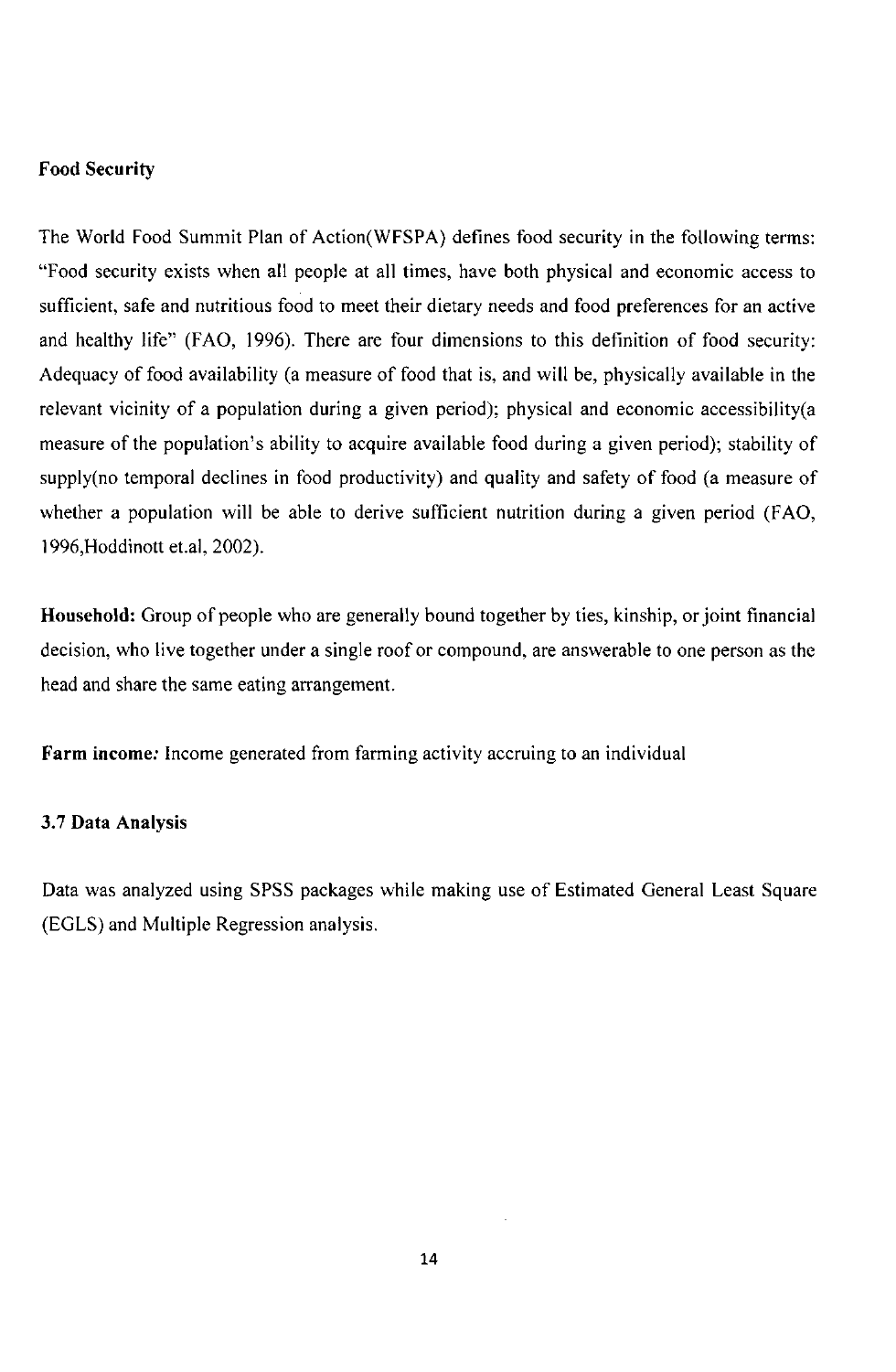## **Conceptual Model**

The variables related could be summarized and used to form the following model.

Figure 2 Interaction of variables affecting loan performance



Source: Authors creation

## **3.8 Multiple Regression Analysis Model**

Although there are a large number of variables affecting non-performing loans, many of them are not quantified at the branch level, not in the data bank, incomplete, unattainable with limited time or problematic in multiple regression technique. The, limitation of variables used in multiple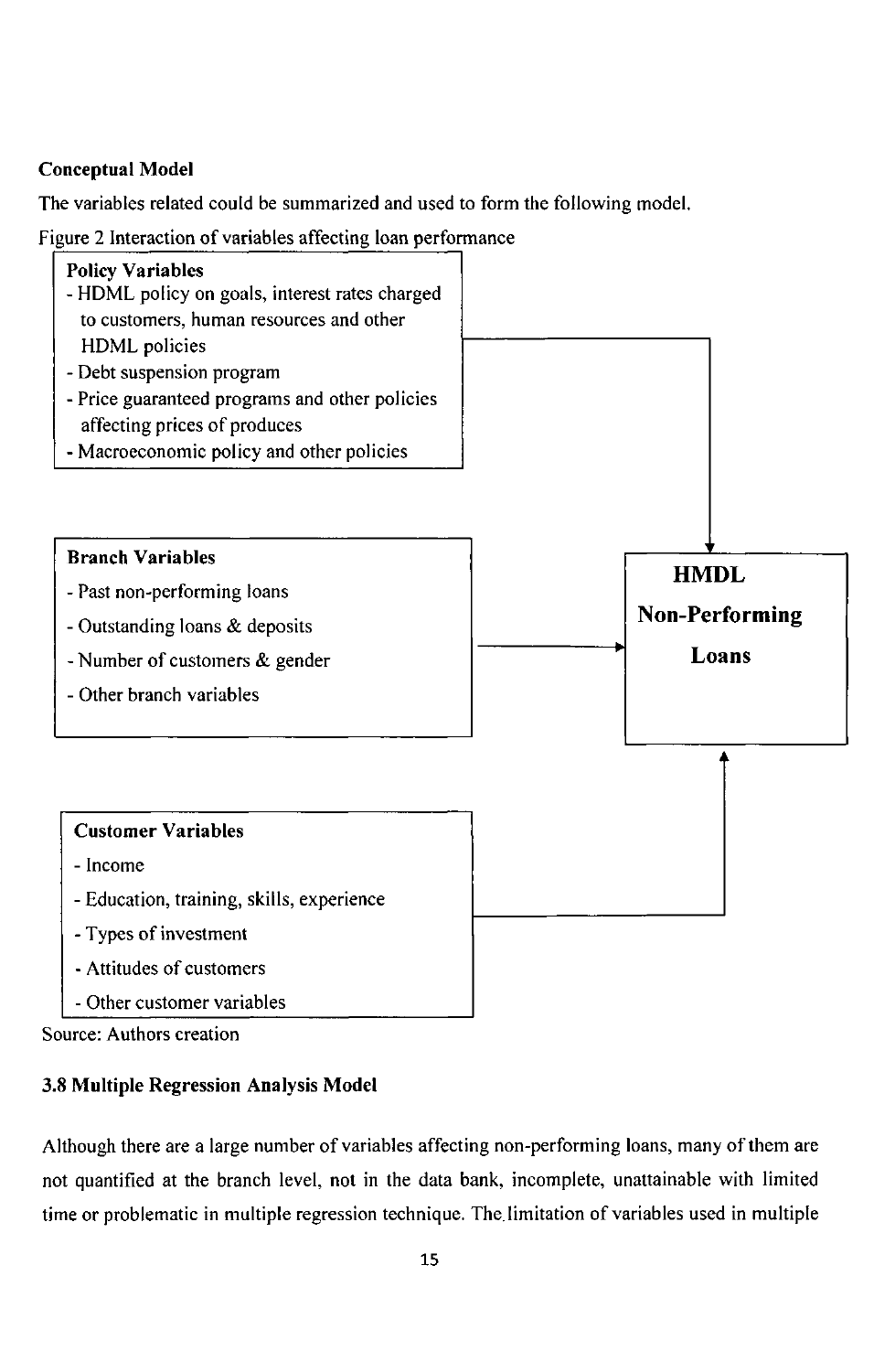regression is a major problem of this study as some important variables contributing to nonperforming loan ratio could be missing despite the use of dummy variables to attend to the problem of the fixed factors of the branches. The major variable of study is the depth of outreach. Average loan amount per customer of branches representing the depth of outreach may affect the nonperforming loans as large loans tend to bear more risk. Understanding the relationship between average loan amount and non-performing loan ratio can help MFIs to balance the total outstanding loan amount and number of customers.

Debt suspension program is included in the models although it may not be a permanent factor. The data were collected from branches in Chongwe and Kafue. In the model the data from both the branches were used in the test in order to find the results that could generally explain both the branches.

Test model:

$$
NPL = \beta_0 + \beta_1 DSP + \beta_2 LPC + \beta_3 D_1 \dots + B_{n+2} D_n + E
$$

Where

 $NPL =$  Pooled data of non-performing loan ratio

- $DSP = Pooled data of dummy value for years with or without debt suspension program$ implemented.
- $LPC =$  Pooled data of the ratio of total outstanding loan amount to total customers with debts
- $E =$  the random error term.
- $D =$  Year dummy variable (1 if 2010, and 0 otherwise)
- $n =$  number of branches in the test model except one branch

The regression and correlation was used to see the correspondence of directions and relationships in total of the branches. The regression and correlation will be on the data of the two branches. Understanding of the impact of independent variables in these areas will be beneficial in designing more specific policy in different.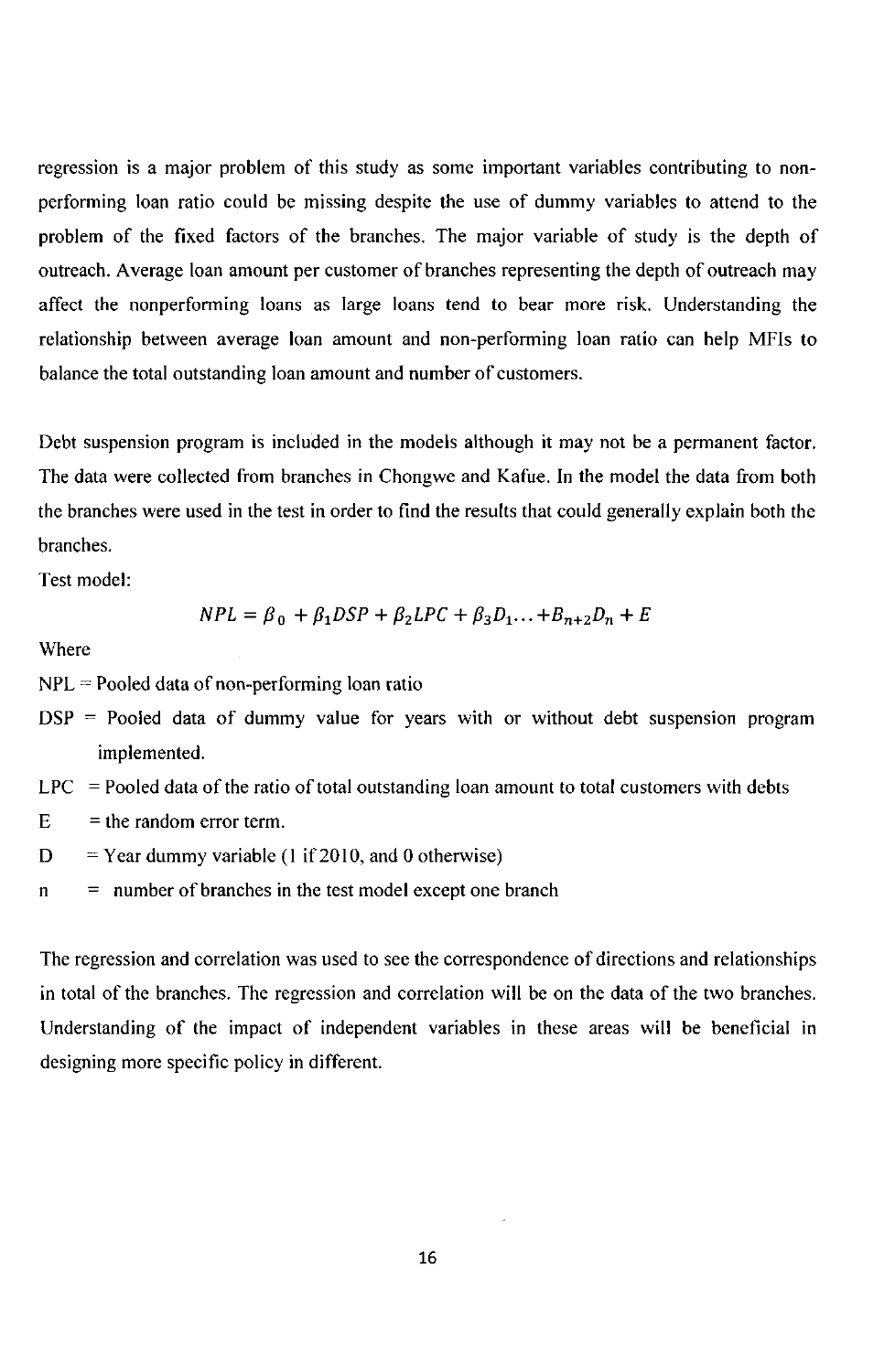### **3.9 Variables in the Model**

#### **3.9.1 Dependent Variable:**

The dependent variable is the non-performing loan of branches from the latest three available years. The data on non performing loans, debt suspension and average outstanding loan of June 30<sup>th</sup> of years 2008, 2009 and 2010 (accounting years 2007, 2008 and 2009) was pooled together. The ratio form of the dependent variable showed the change in the proportion of non-performing loans when affected by independent variables. The non-performing loan amount could naturally increase over time with outreach thus the non-performing loan amount alone did not give the clear understanding of the change resulted from the independent variables.

#### **3.9.2 Independent Variables:**

Two main independent variables and dummies used were.

**1)** A dummy variable for debt suspension program implementation:

When the debt suspension program was implemented were assigned a value of "1" while "0" will be assigned when there is no program.

**2)** Average loan amount per customer year t-1:

The ratio of total loan outstanding to total number of customers with debt of March 31st year 2008, 2009 and 2010 was used. The unit is hundred thousand kwacha.

**3)** Dummy variables for specific characters of branches:

A dummy variable were assigned for all the branches except for one branch.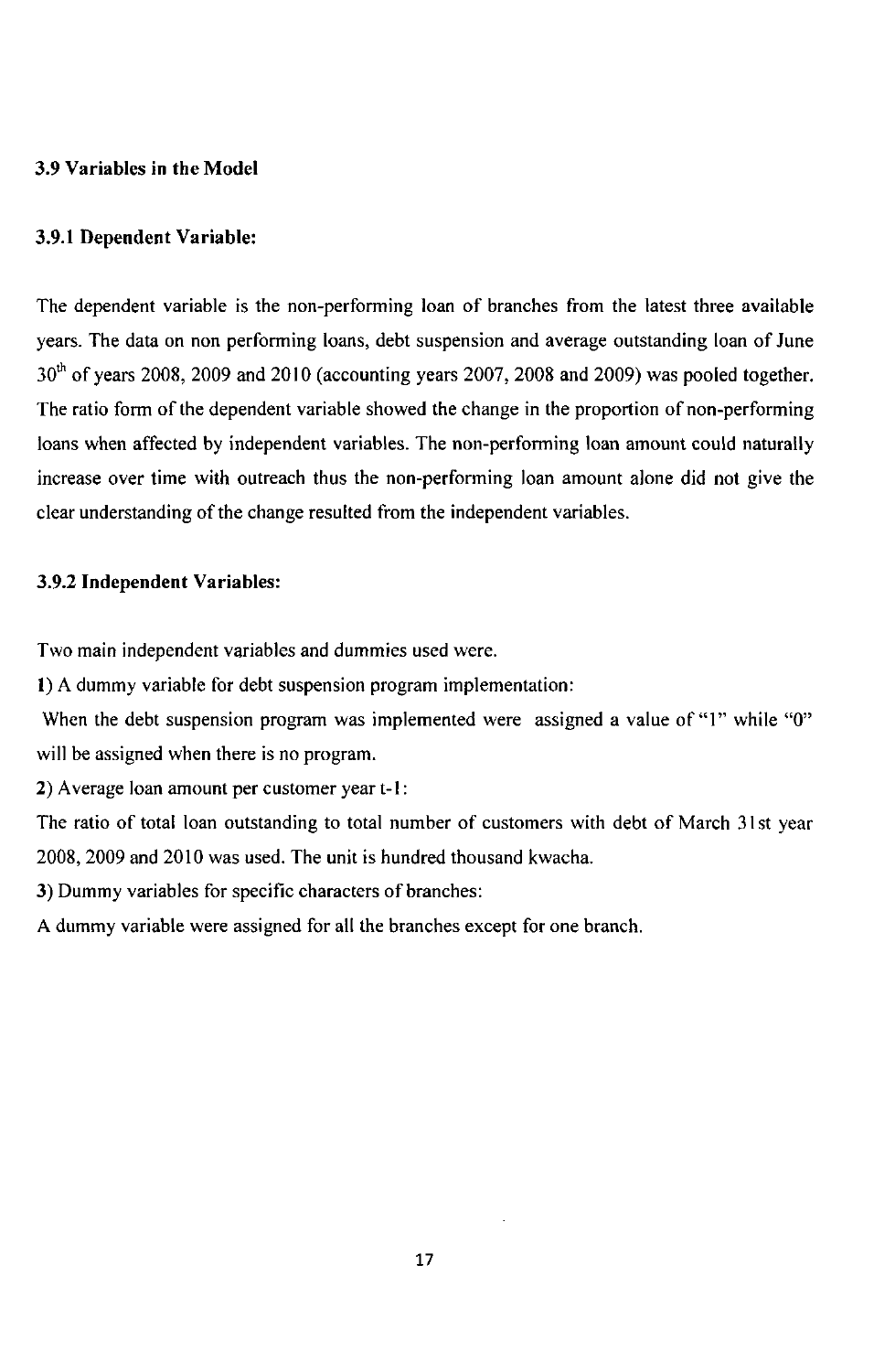defined, may also have led to relatively younger farmers participating more in the programme to allow the programmes continuity.

## **4.2.3 Marital Status of Household Head**

The marital status of the households is illustrated in table 3 below where 65 percent of the credit scheme respondents were married. The other farmers were either single or widowed as presented below, 12.5 percent and 22.5 percent respectively.

Table 3 Marital Status of Household Head

| <b>Marital Status</b> | Number | Percent |
|-----------------------|--------|---------|
| Single                | 72     | 12.5    |
| Married               | 374    | 65      |
| Widowed               | 130    | 22.5    |
| Total                 | 576    | 100     |

Source: HMDL 2010 data. Author's computations

## **4.2.4 Education Level of Respondents**

The majority, 72.5 percent of the beneficiaries in the credit scheme attained primary education and 15 percent attained secondary education in the credit scheme. It was observed that no one attained tertiary level of education. 12.5 percent of people in the credit scheme had no formal education (see table 4). The higher levels of primary school attendance can be explained by promotion of free primary education by the government of Zambia as well as the drive to achieve universal primary education by 2015 as reflected by the net enrolment ratio in primary school reported at 78 percent in 2005 compared to 70 percent in 1990 (UN, 2005). Perhaps the low education can be the reason for high default rate in terms of repayment of the loan.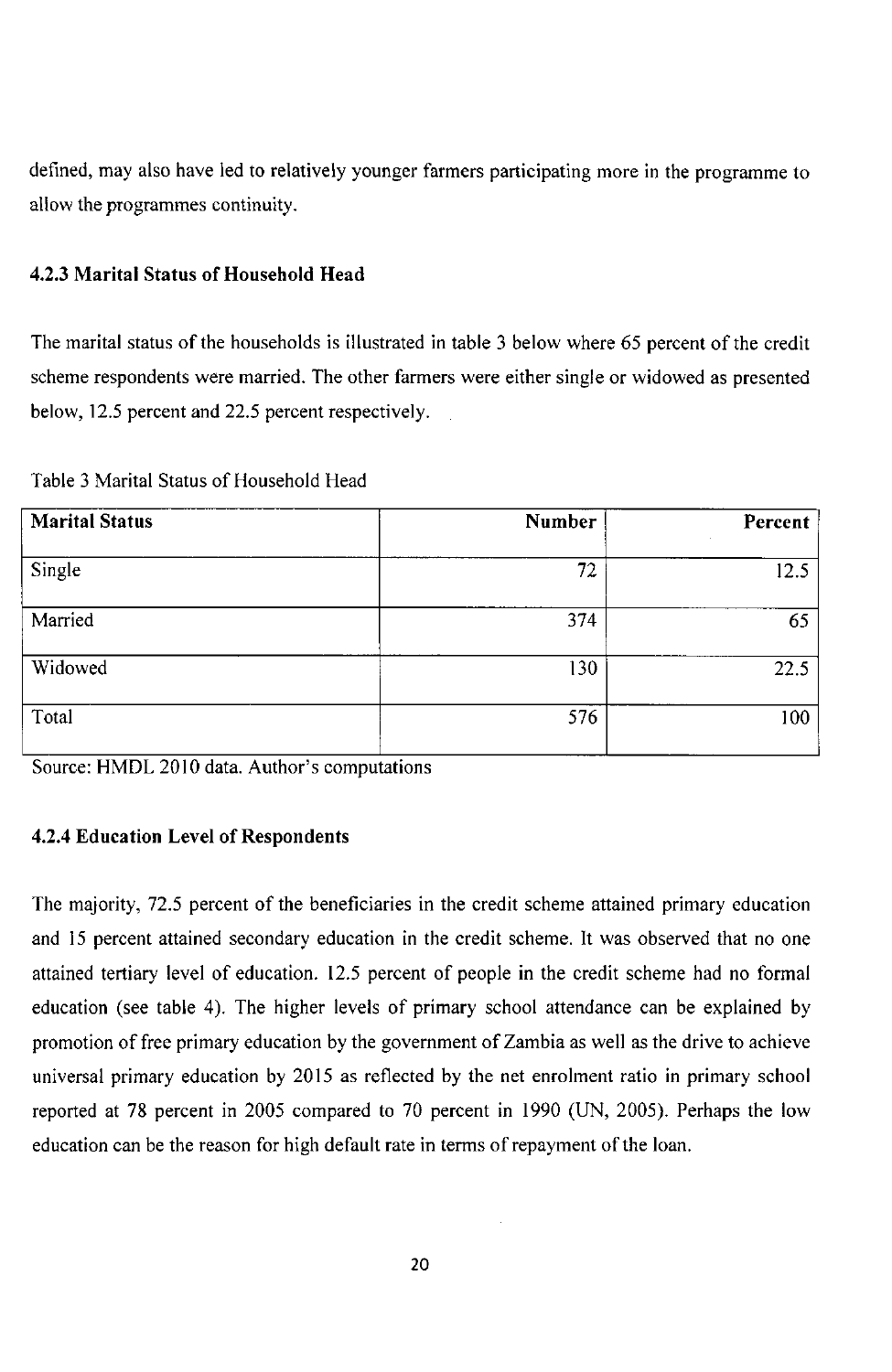| <b>Education</b> | Number | Percent |
|------------------|--------|---------|
| Primary          | 418    | 72.5    |
| Secondary        | 86     | 15      |
| Tertiary         | 0      |         |
| No education     | 72     | 12.5    |
| Total            | 576    | 100     |

Source: HMDL 2010 data. Author's computations

Education helps in ensuring that farm decisions are based on input and output prices rather than on physical quantities. It is an essential element to comprehending certain technologies. According to Mangisoni (1989), education compliments extension advice in that, educated people can understand agricultural instructions quite well and be able to apply technical skills imparted to them better than uneducated ones. Individuals in the study area did not have much educational. Extension services must therefore endeavour to deliver knowledge on the credit schemes with content that can be understood by the farmers. This may involve use of local language in delivering knowledge on credit, management and marketing of produce

#### **4.3 Regression model results**

Five hundred and seventy six farmers were randomly selected from Chongwe and Kafue districts and non-performing loans were regressed against average outstanding loans, debt suspension programme and year.

#### **4.4 Multiple Regression Analysis**

Table 5 below was used to determine the relationship and direction between the dependent variable non performing loan (NPL) and the independent variable debt suspension programme (DSP) and average loan per customer (LPC). The Non-performing loan ratio (NPL) was negatively related to debt suspension program (DSP) and positively related to average loan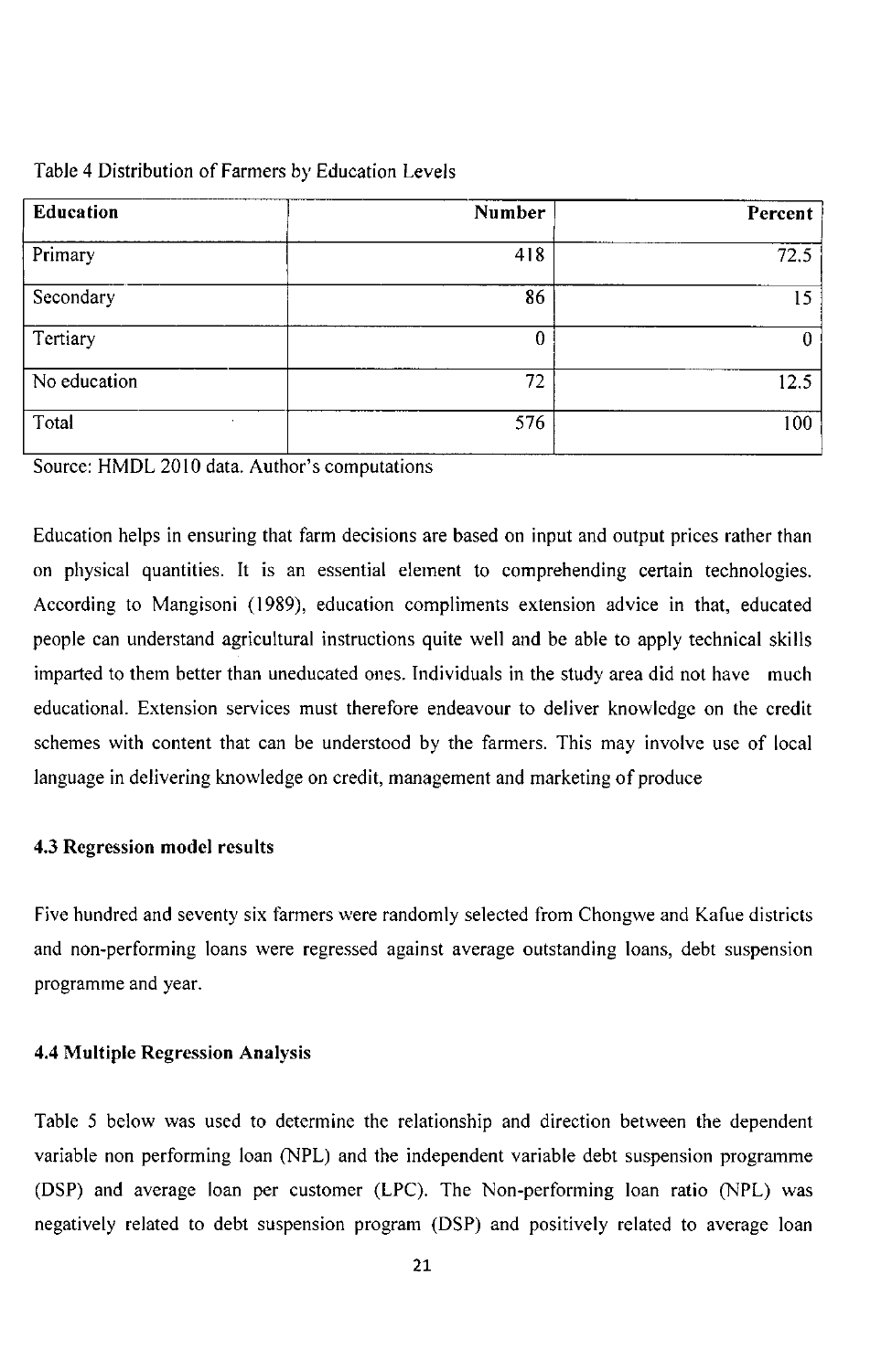(LPC). The table also illustrates the descriptive statistic of the beneficiaries. The average of the NPL as of November 2008, 2009, and 2010 (NPL) was 4 percent. The mean of average loan per customer (LPC) was K210, 760.00

| Variable    | <b>NPL</b>     | <b>DSP</b>       | <b>LPC</b> |
|-------------|----------------|------------------|------------|
| <b>NPL</b>  | 1.000          | $-0.866$         | 0.153      |
| <b>DSP</b>  |                | 1.000            | $-0.292$   |
| <b>LPC</b>  |                |                  | 1.000      |
| Mean        | 4.00           | 0.33             | 210.76     |
| <b>SD</b>   | 1.634          | 0.472            | 166.456    |
| Min         | $\overline{2}$ | $\boldsymbol{0}$ | 0.047      |
| Max         | 6              | $\mathbf{1}$     | 845        |
| $\mathbf N$ | 576            | 576              | 576        |
|             |                |                  |            |

Table 5 Descriptive Statistics and Correlation Matrix

Table 6 also show that the non-performing loan ratio (NPL) was negatively related to debt suspension program (DSP) and positively related to average loan (LPC). The coefficients were - 0.209 and 0.117 respectively.

The result showed that the model was significant (Sig.F = .000) and 85.3 percent of the variation in the dependent variable could be explained ( $R2 = .853$ ).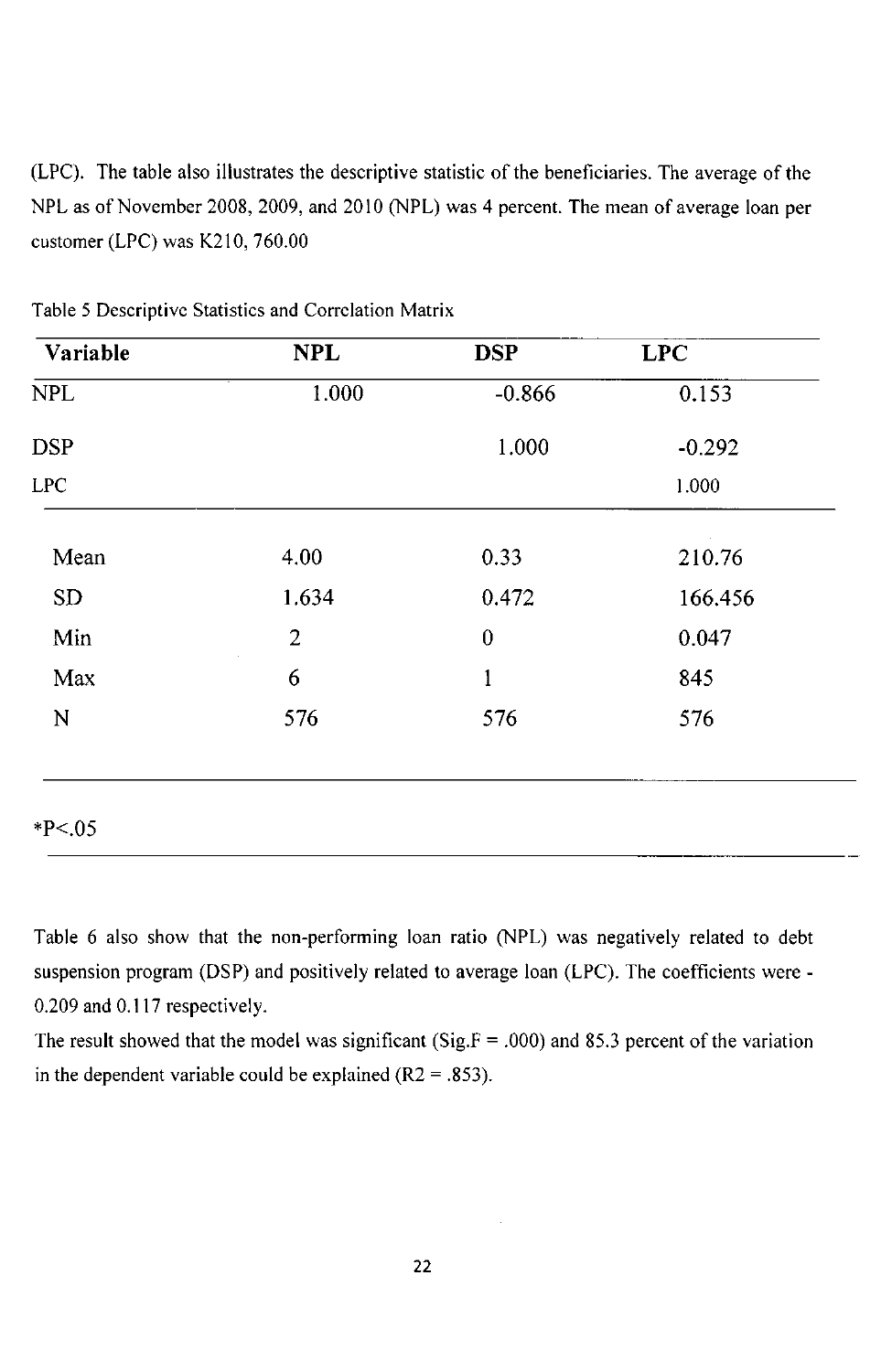## **4.4. Explanation of Factors Affecting Non-performing Loans**

| Variable   | <b>Beta</b> |          | Sig.t |
|------------|-------------|----------|-------|
| <b>DSP</b> | $-0.209$    | $-7.317$ | 0.000 |
| LPC        | 0.117       | 2.080    | 0.039 |

Table 6 Regression Results from Data

**Note: Coefficients of dummy variables are excluded** 

Table 6 shows that the t value of -7.317 of the DSP and t value of 2.080 were observed at 0.05 level of significance. Thus, the coefficient 0.117 for LPC was found to be statistically significant and therefore, had significant effect on the nonperforming loan. The coefficient of -0.209 for DSP was also found to be statistically significantly at 0.05 level of significance, hence had a significant effect on the nonperforming loan.

The goodness of fit for the model was found to be 0.853 as shown in table 6 above. The R squared of 0.853 implies that 85.3 percent of the variation in the non-performing rate is explained by the variation of debt suspension programme and average outstanding loans. Only 14.7 percent of the total variation is due to other unknown factors as well as the random error.

The overall significance of the regression is given by the F test in the ANOVA table 6 above. This table shows an observed F value of 11.115 which is higher than the tabulated F value of 0.00 at 0.05 level of significance. This implies that the variation in regression variables is significant and it makes the regression reliable for prediction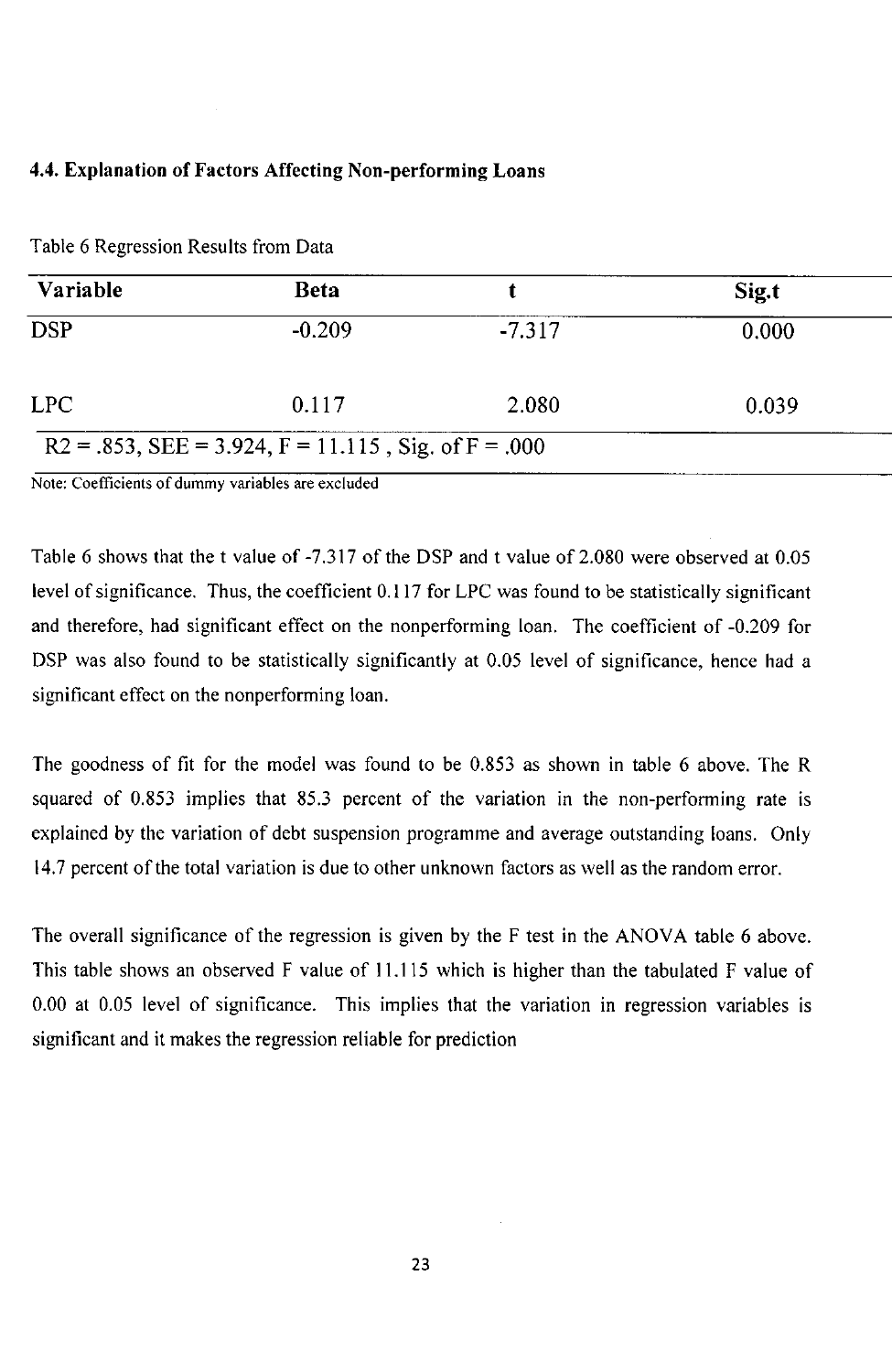## **CHAPTER FIVE: CONCLUSIONS AND RECOMMENDATIONS**

### **5.1 Introduction**

This chapter presents the conclusion and recommendations of the study based on the findings and interpretations of the study

#### **5.2 Conclusions**

The following conclusions have been drawn from the study.

The regression model was significant. The results from the tests showed that at .05 level debt suspensions program was negatively related to the dependent variable in the tests while average loan was positively related to nonperforming loan. Harmos Micro-Enterprise Development Ltd (HMDL) might be facing problems with the attitude of general customers who tend to demand more and more of government support on their loans. If more HMDL customers perceive that the HMDL will somehow support their debts, their commitment in paying back and the willingness to pay back may be affected. Even though a support program may be aiming at a target group of customers in a certain area, customers in other areas may demand government support too. There will be no end of such demands by HMDL customers, if more of these programs would be introduced.

The significant of the relationship between average loan (LPC) and nonperforming loan ratio in the two areas showed that attention has to be given and suitable policy is necessary when the average loan is too high. The higher the average loan of branches, the higher the non-performing loan ratio of branches implies that loan amount expansion of branches has to be done with caution. Thus branches with higher ratio of average loan per customer should increase the number of borrowers or reduce the expansion of outstanding loan. Expansion goals in terms of loan amounts of branches should not be set up merely by political interest but should be well accompanied with measures to control the non-performing loan.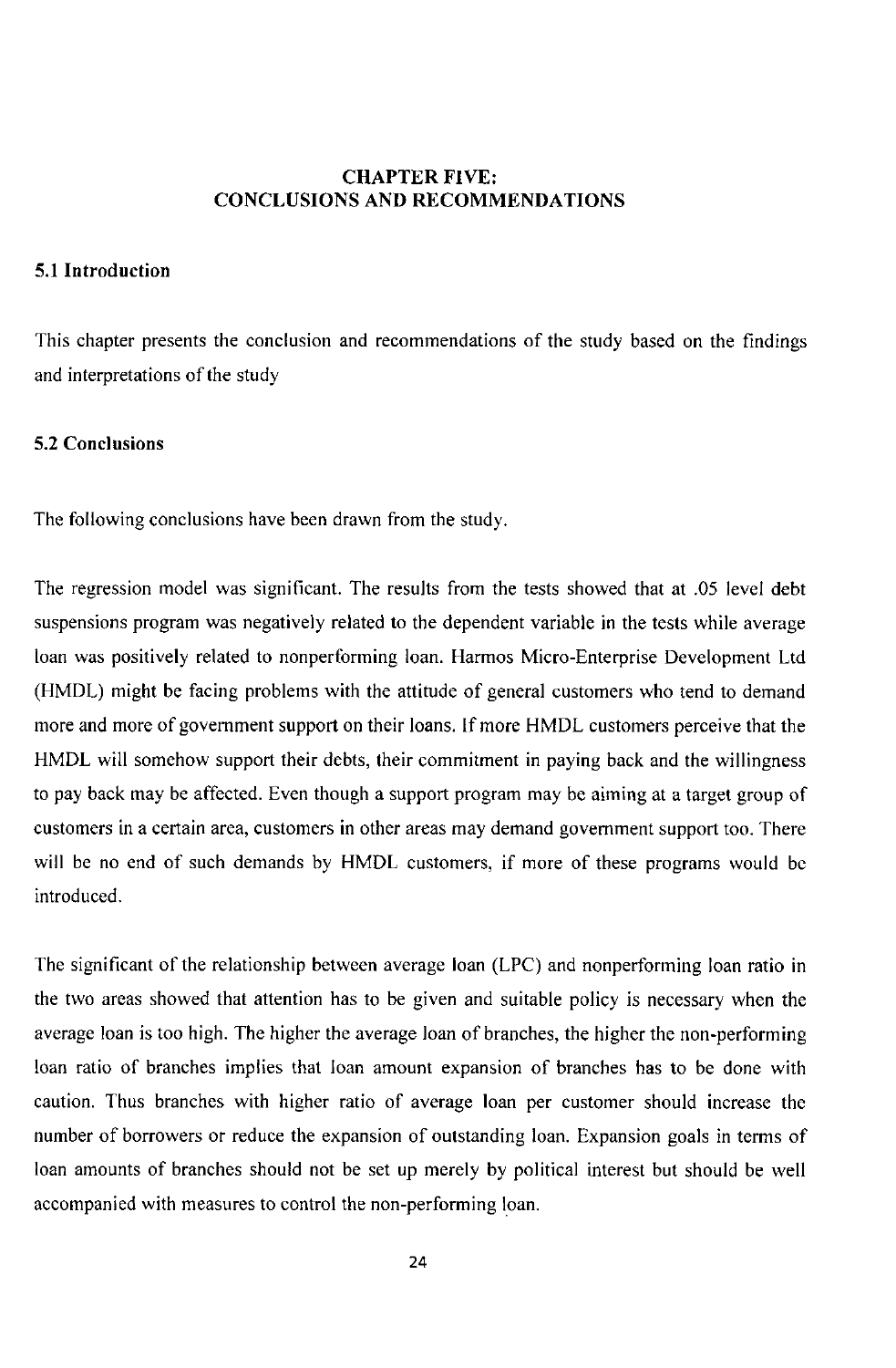#### **5.3 Recommendations**

#### **5.3.1 Debt Suspension Program**

The debt suspension program is useful in helping many small borrowers but it could be sending the wrong message to the borrowers as to their responsibility in loan repayment, so the effect of the debt suspension on the program should be well understood. Thus HMDL should be aware that they cannot rely on debt suspension, because the budget spent on interest and capital payment support may not be as significant a factor as the dependency of the poor people on HMDL assistance. It has been one of the most popular policies but very dangerous if the social and economic impact is not well studied. HMDL nonperforming loans and other credit projects such as the well known village funds project of the government might be seriously affected if the people grow to believe that they can always rely on the government on debt suspension.

#### **5.3.2 Average Outstanding Loan**

Branches with higher outstanding loans may have been expanding too fast in order to reach the target set. Higher outstanding loans could be related to the performance evaluation of the managers of the branches. Expanding quickly could be a short-term objective of the administrators of the branches as it could also bring in more interest profits while trying to keep the customer management cost down. Expansion of loan amount might not be as easy if the branches has to reach out for more new customers and tried to keep the dropout rate low. Criteria should be set for branches concerning the expansion of total outstanding loans. Maximum loan or credit line given to each customer should have a ceiling so that the big customers cannot get too much credit. Branches with higher average loan per borrower or higher non-performing loan ratio should be allowed less expansion of lending in terms of loan amounts. Expansion in loan amount should be encouraged to go together with the expansion of number of customers. Customers with large investment required large loans and were more susceptible for risk during economic fluctuations. The loan management and monitoring of large investments might have been much more complex than small loans. Loan staff might have to be better trained than those handling small loans, as big businesses required understanding of technology in terms of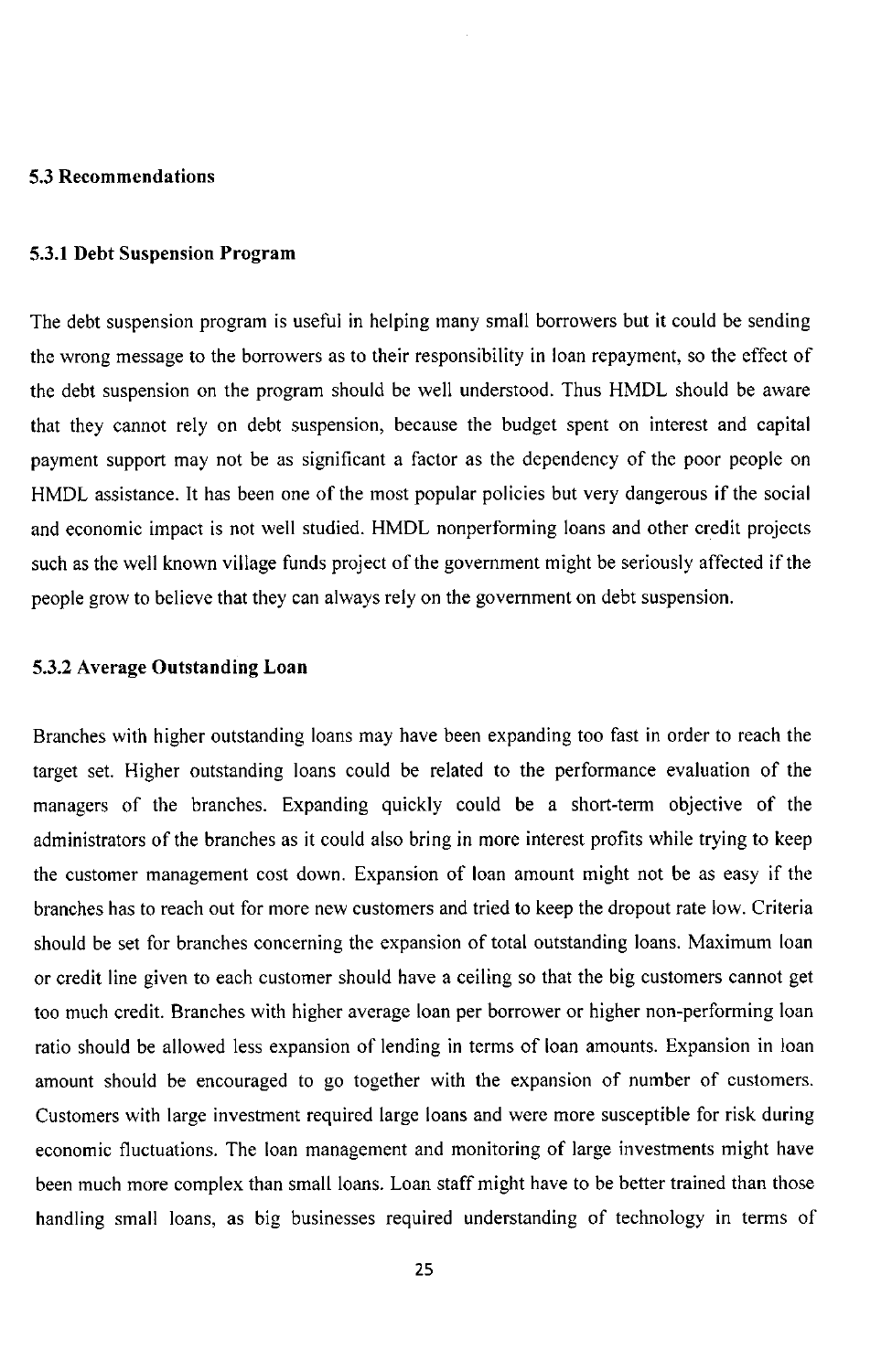production and information systems, as well as the international market system. It was also quite likely that bigger customers were better connected to politicians and HMDL, which might have discouraged branches staff from being strict. This problem can be solved by lowering the maximum loan amount granted for each customer, or by rationing the funds for large customers rather than rationing among the small borrowers. If the loan amount is not sufficient for an investment, a joint lending with commercial banks may benefit HMDL in order to reduce the risk and increase expertise. Outstanding loan amount of branches should be maintained at a suitable level in relation to the number of customers with debt. Expansion of loan amount should be accompanied by an expansion in number of borrowers. The branches with higher ratio of average loan per customer should increase the number of borrowers or reduce the expansion of outstanding loan. Lending outreach policy of HMDL should be to maintain a good balance between the amount of outstanding loans and the number of borrowers. An appropriate ratio of outstanding loan per borrower should be set for branches. If the average loan is low the depth of outreach is better. Thus, reaching out to poorer customers (higher outreach depth) can go together with lower nonperforming loan ratio.